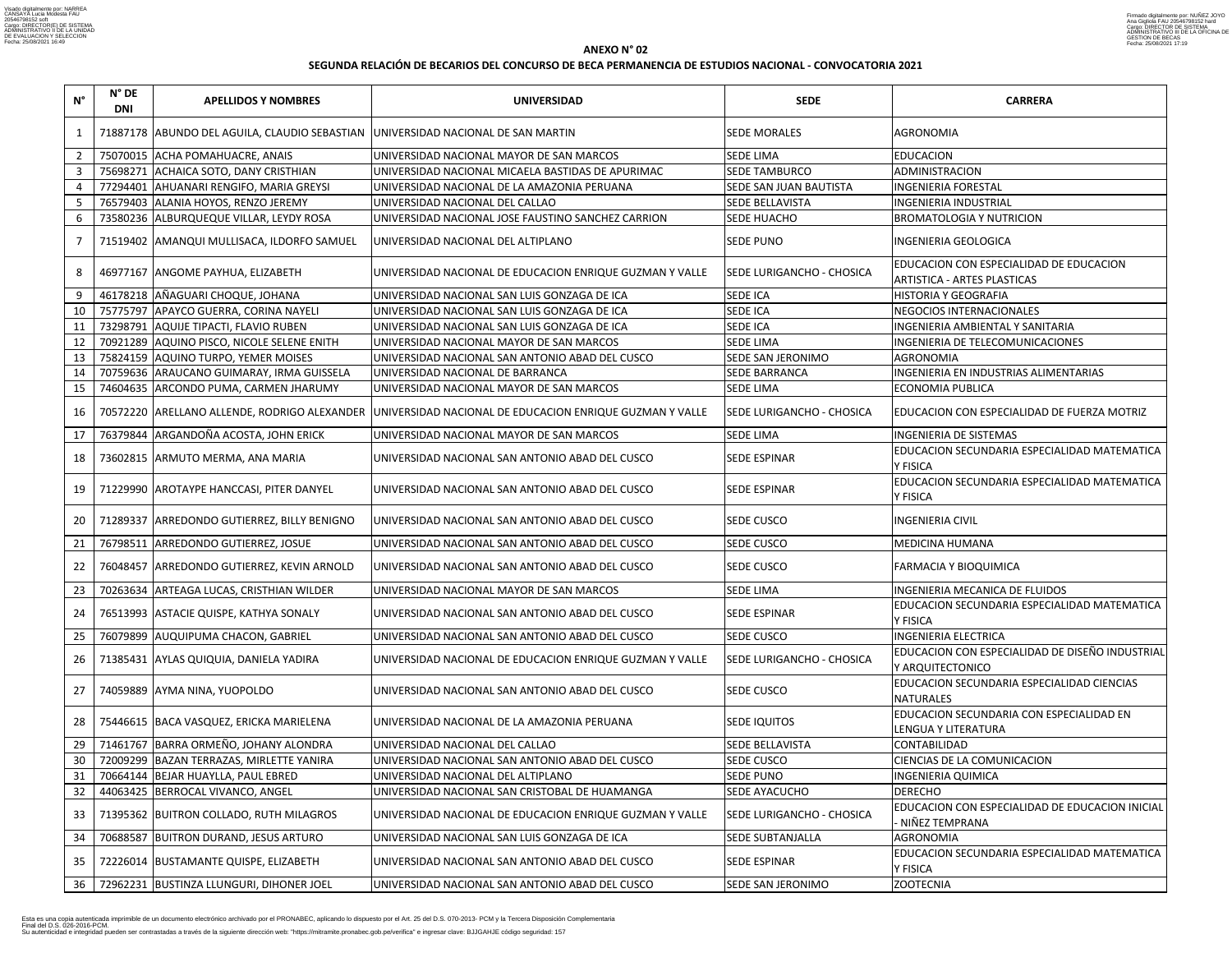| $N^{\circ}$ | $N^{\circ}$ DE<br><b>DNI</b> | <b>APELLIDOS Y NOMBRES</b>                      | <b>UNIVERSIDAD</b>                                                                        | <b>SEDE</b>               | <b>CARRERA</b>                                                 |
|-------------|------------------------------|-------------------------------------------------|-------------------------------------------------------------------------------------------|---------------------------|----------------------------------------------------------------|
| 37          |                              | 70063998 CABALLERO NUÑEZ, GUSTAVO RODOLFO       | UNIVERSIDAD NACIONAL SAN ANTONIO ABAD DEL CUSCO                                           | SEDE CUSCO                | <b>BIOLOGIA</b>                                                |
| 38          |                              | 74945902 CABEZA MENDOZA, CORALY IRAYDA          | UNIVERSIDAD NACIONAL SAN ANTONIO ABAD DEL CUSCO                                           | <b>SEDE YANAOCA</b>       | <b>EDUCACION PRIMARIA</b>                                      |
| 39          |                              | 60476104 CABRERA HUAMAN, YONMI MARITZA          | UNIVERSIDAD NACIONAL SAN ANTONIO ABAD DEL CUSCO                                           | SEDE CUSCO                | <b>INGENIERIA QUIMICA</b>                                      |
| 40          |                              | 74451873 CABRERA SACSI, MILTON                  | UNIVERSIDAD NACIONAL SAN ANTONIO ABAD DEL CUSCO                                           | SEDE SANTO TOMAS          | <b>INGENIERIA AGROPECUARIA</b>                                 |
| 41          |                              | 77018528 CACERES IBARRA, GEORGIA JULY           | UNIVERSIDAD NACIONAL SAN ANTONIO ABAD DEL CUSCO                                           | SEDE CUSCO                | <b>INGENIERIA QUIMICA</b>                                      |
| 42          | 74635307                     | CAJAHUARINGA MACHUCA, ZAMIRA<br><b>CRISTINA</b> | UNIVERSIDAD NACIONAL MAYOR DE SAN MARCOS                                                  | <b>SEDE LIMA</b>          | <b>GESTION TRIBUTARIA</b>                                      |
| 43          |                              | 75864391 CALLO MAMANI, RONALDO BEKCAN           | UNIVERSIDAD NACIONAL SAN ANTONIO ABAD DEL CUSCO                                           | SEDE CUSCO                | <b>INGENIERIA DE MINAS</b>                                     |
| 44          |                              | 73816301 CARAZAS CUEVA, JEAN HARRY              | UNIVERSIDAD NACIONAL SAN ANTONIO ABAD DEL CUSCO                                           | SEDE CUSCO                | <b>INGENIERIA GEOLOGICA</b>                                    |
| 45          |                              | 73816300 CARAZAS CUEVA, JOEL DARIO              | UNIVERSIDAD NACIONAL SAN ANTONIO ABAD DEL CUSCO                                           | SEDE CUSCO                | <b>INGENIERIA METALURGICA</b>                                  |
| 46          |                              |                                                 | 75065940 CARDENAS MUÑOZ, KIARA KAROLAY ELENA UNIVERSIDAD NACIONAL SAN LUIS GONZAGA DE ICA | <b>SEDE ICA</b>           | PSICOLOGIA                                                     |
| 47          |                              | 71095747 CARLOS HUAMANI, DIANA SOFIA            | JUNIVERSIDAD NACIONAL SAN ANTONIO ABAD DEL CUSCO                                          | <b>SEDE ESPINAR</b>       | EDUCACION SECUNDARIA ESPECIALIDAD CIENCIAS<br><b>NATURALES</b> |
| 48          |                              | 76924647 CARLOS MOYA, KELY AYDE                 | UNIVERSIDAD NACIONAL DE BARRANCA                                                          | <b>SEDE BARRANCA</b>      | <b>CONTABILIDAD Y FINANZAS</b>                                 |
| 49          |                              | 73428585 CASTILLO DIAZ, ERNESTO DAVID           | UNIVERSIDAD NACIONAL DE TUMBES                                                            | <b>SEDE TUMBES</b>        | <b>MEDICINA HUMANA</b>                                         |
| 50          |                              | 70419533 CCACYA FUENTES, KELLY ANYELA           | UNIVERSIDAD NACIONAL SAN ANTONIO ABAD DEL CUSCO                                           | SEDE CUSCO                | <b>MATEMATICA</b>                                              |
| 51          |                              | 74044424 CCAHUA ZAPATA, ANDRE ALEXANDER         | UNIVERSIDAD NACIONAL SAN ANTONIO ABAD DEL CUSCO                                           | SEDE CUSCO                | <b>INGENIERIA DE MINAS</b>                                     |
| 52          |                              | 73735639 CCALTA CHECCORI, FLOR ROSALINDA        | UNIVERSIDAD NACIONAL DE SAN AGUSTIN DE AREQUIPA                                           | SEDE AREQUIPA             | ADMINISTRACION                                                 |
| 53          |                              | 77330035 CCANA QUISPE, NELLY MARGARET           | UNIVERSIDAD NACIONAL SAN ANTONIO ABAD DEL CUSCO                                           | <b>SEDE SICUANI</b>       | <b>INGENIERIA AGROINDUSTRIAL</b>                               |
| 54          |                              | 77051150 CCASA CONDORI, YOJANA                  | UNIVERSIDAD NACIONAL SAN ANTONIO ABAD DEL CUSCO                                           | SEDE CUSCO                | <b>INGENIERIA GEOLOGICA</b>                                    |
| 55          |                              | 70551322 CCENTE CERDAN, ELIAS                   | UNIVERSIDAD NACIONAL SAN CRISTOBAL DE HUAMANGA                                            | SEDE AYACUCHO             | <b>INGENIERIA DE MINAS</b>                                     |
| 56          |                              | 72089323 CCOISO RIVERA, CLINTON ALVARO          | UNIVERSIDAD NACIONAL SAN ANTONIO ABAD DEL CUSCO                                           | SEDE CUSCO                | QUIMICA                                                        |
| 57          | 71778070                     | CERRA MONTERO, MARIA ANDREA<br><b>AZUCENA</b>   | UNIVERSIDAD NACIONAL DE PIURA                                                             | <b>SEDE PIURA</b>         | <b>ENFERMERIA</b>                                              |
| 58          |                              | 70939904 CHACA ESPINOZA, MARIORI NICOL          | UNIVERSIDAD NACIONAL MAYOR DE SAN MARCOS                                                  | SEDE LA VICTORIA          | <b>FARMACIA Y BIOQUIMICA</b>                                   |
| 59          |                              | 73049021 CHACON ANTICONA, YERSON CLEISER        | UNIVERSIDAD NACIONAL DE TRUJILLO                                                          | SEDE HUAMACHUCO           | <b>INGENIERIA DE MINAS</b>                                     |
| 60          |                              | 78009199 CHACON PEÑA, KAROL ANGELA              | UNIVERSIDAD NACIONAL MICAELA BASTIDAS DE APURIMAC                                         | <b>SEDE TAMBURCO</b>      | ADMINISTRACION                                                 |
| 61          |                              | 75820441 CHAMPI MAMANI, LEYDI YESSENIA          | UNIVERSIDAD NACIONAL SAN ANTONIO ABAD DEL CUSCO                                           | <b>SEDE CUSCO</b>         | <b>MATEMATICA</b>                                              |
| 62          |                              | 70374226 CHAMPI PUMA, WILLIAM RUIZ              | UNIVERSIDAD NACIONAL SAN ANTONIO ABAD DEL CUSCO                                           | <b>SEDE CUSCO</b>         | INGENIERIA INFORMATICA Y DE SISTEMAS                           |
| 63          |                              | 73131118 CHAUCCA MANCCO, JOHN ALEX              | UNIVERSIDAD NACIONAL SAN ANTONIO ABAD DEL CUSCO                                           | SEDE CUSCO                | ARQUEOLOGIA                                                    |
| 64          |                              | 73472172 CHAVEZ ESPINOZA, LEYDI PAMELA          | UNIVERSIDAD NACIONAL MAYOR DE SAN MARCOS                                                  | SEDE LIMA                 | <b>COMPUTACION CIENTIFICA</b>                                  |
| 65          |                              | 05955876 CHIARELLA GUERRA, MIGUEL ANGEL         | UNIVERSIDAD NACIONAL DE LA AMAZONIA PERUANA                                               | SEDE CONTAMANA            | CONTABILIDAD                                                   |
| 66          |                              | 60622949 CHIMAYCO OLIVARES, JANETH              | UNIVERSIDAD NACIONAL SAN CRISTOBAL DE HUAMANGA                                            | SEDE AYACUCHO             | TRABAJO SOCIAL                                                 |
| 67          |                              | 71304331 CHIPANA AYMARA, CAMILO                 | UNIVERSIDAD NACIONAL DE EDUCACION ENRIQUE GUZMAN Y VALLE                                  | SEDE LURIGANCHO - CHOSICA | EDUCACION CON ESPECIALIDAD DE ELECTRICIDAD                     |
| 68          |                              | 76078781 CHIPANA JACINTO, LUZ JANELLA           | UNIVERSIDAD NACIONAL MAYOR DE SAN MARCOS                                                  | SEDE LIMA                 | <b>INGENIERIA TEXTIL Y CONFECCIONES</b>                        |
| 69          |                              | 78016012 CHISTAMA MAJIPO, WENDY DIANCER         | UNIVERSIDAD NACIONAL DE LA AMAZONIA PERUANA                                               | SEDE IQUITOS              | <b>ENFERMERIA</b>                                              |
| 70          |                              | 60460206 CHOCCATA CARRASCO, FERDYNAN            | UNIVERSIDAD NACIONAL SAN ANTONIO ABAD DEL CUSCO                                           | SEDE CUSCO                | <b>INGENIERIA DE MINAS</b>                                     |
| 71          |                              | 74127857 CHOQUE CCAPA, ZENAIDA                  | UNIVERSIDAD NACIONAL SAN ANTONIO ABAD DEL CUSCO                                           | SEDE SANTO TOMAS          | <b>INGENIERIA AGROPECUARIA</b>                                 |
| 72          |                              | 76300931 CHOQUE SALINAS, MERY GIOVANA           | UNIVERSIDAD NACIONAL SAN ANTONIO ABAD DEL CUSCO                                           | SEDE YANAOCA              | <b>EDUCACION INICIAL</b>                                       |
| 73          | 71489274                     | CHOQUELUQUE GARCIA, ALEJANDRO<br><b>MIGUEL</b>  | JUNIVERSIDAD NACIONAL SAN ANTONIO ABAD DEL CUSCO                                          | <b>SEDE CUSCO</b>         | INGENIERIA INFORMATICA Y DE SISTEMAS                           |
| 74          |                              | 74061067 CHOQUENAIRA SOTO, NATALLY JHANNA       | JUNIVERSIDAD NACIONAL SAN ANTONIO ABAD DEL CUSCO                                          | <b>SEDE ESPINAR</b>       | EDUCACION SECUNDARIA ESPECIALIDAD CIENCIAS<br><b>NATURALES</b> |
| 75          |                              | 74223670 CHOQUEZ LAZARO, ELMER JOSE             | UNIVERSIDAD NACIONAL DE BARRANCA                                                          | SEDE BARRANCA             | <b>INGENIERIA AGRONOMA</b>                                     |
| 76          |                              | 70882913 CISNEROS CASTILLO, ELIZA SAMANTHA      | UNIVERSIDAD NACIONAL MAYOR DE SAN MARCOS                                                  | SEDE LIMA                 | LITERATURA                                                     |
| 77          |                              | 71750955 CISNEROS HUAMAN, JOSEPH RAUL           | UNIVERSIDAD NACIONAL SAN CRISTOBAL DE HUAMANGA                                            | SEDE AYACUCHO             | <b>AGRONOMIA</b>                                               |
| 78          |                              | 73871799 CJUIRO ZEGARRA, ALINA                  | UNIVERSIDAD NACIONAL SAN ANTONIO ABAD DEL CUSCO                                           | <b>SEDE CUSCO</b>         | EDUCACION SECUNDARIA ESPECIALIDAD CIENCIAS<br><b>NATURALES</b> |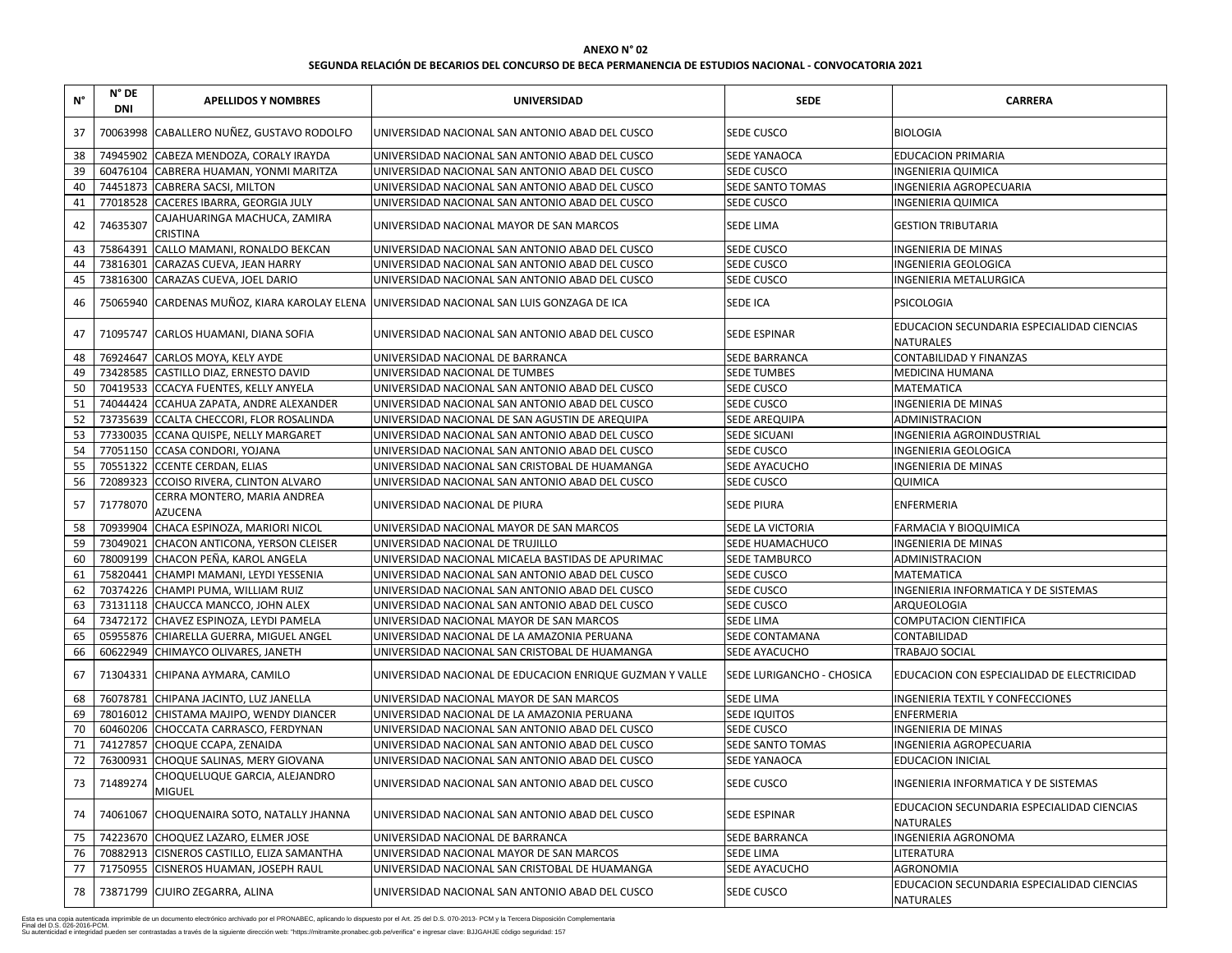| <b>CARRERA</b>                                 |
|------------------------------------------------|
| HISTORIA Y GEOGRAFIA                           |
| <b>FARMACIA Y BIOQUIMICA</b>                   |
| INGENIERIA DE PETROLEO Y GAS NATURAL           |
| ARQUITECTURA                                   |
| INGENIERIA ELECTRICA                           |
| MEDICINA VETERINARIA                           |
| <b>MEDICINA HUMANA</b>                         |
| EDUCACION SECUNDARIA ESPECIALIDAD EDUCACION    |
| <b>FISICA</b>                                  |
| INGENIERIA AGROINDUSTRIAL                      |
| <b>INGENIERIA AMBIENTAL</b>                    |
| <b>HISTORIA</b>                                |
| INGENIERIA EN INDUSTRIAS ALIMENTARIAS          |
| EDUCACION SECUNDARIA ESPECIALIDAD EN LENGUA,   |
| COMUNICACION E IDIOMA INGLES                   |
| INGENIERIA DE NEGOCIOS AGRONOMICOS Y           |
| <b>FORESTALES</b>                              |
| INGENIERIA ELECTRICA                           |
| <b>CONTABILIDAD</b>                            |
| <b>ECONOMIA</b>                                |
| FARMACIA Y BIOQUIMICA                          |
| CIENCIAS DE LA COMUNICACION                    |
| <b>INGENIERIA DE MINAS</b>                     |
| ANTROPOLOGIA                                   |
| INGENIERIA AGRICOLA                            |
| <b>INGENIERIA DE MINAS</b>                     |
| <b>EDUCACION PRIMARIA</b>                      |
| <b>INGENIERIA INDUSTRIAL</b>                   |
| <b>INGENIERIA AGROPECUARIA</b>                 |
| EDUCACION SECUNDARIA ESPECIALIDAD MATEMATICA   |
| Y FISICA                                       |
| <b>INGENIERIA CIVIL</b>                        |
| <b>AGRONOMIA</b>                               |
| <b>TRABAJO SOCIAL</b>                          |
| <b>INGENIERIA AMBIENTAL</b>                    |
| QUIMICA                                        |
| ARQUITECTURA                                   |
| <b>INGENIERIA CIVIL</b>                        |
| ADMINISTRACION                                 |
| INGENIERIA AGROPECUARIA                        |
| ADMINISTRACION                                 |
| CONTABILIDAD                                   |
| <b>INGENIERIA DE SISTEMAS</b>                  |
| <b>INGENIERIA DE SOFTWARE</b>                  |
| INGENIERIA DE MINAS                            |
| EDUCACION SECUNDARIA ESPECIALIDAD EN BIOLOGIA, |
| QUIMICA Y TECNOLOGIA DE LOS ALIMENTOS          |

| $N^{\circ}$ | $N^{\circ}$ DE<br><b>DNI</b> | <b>APELLIDOS Y NOMBRES</b>                       | <b>UNIVERSIDAD</b>                                                                               | <b>SEDE</b>               | <b>CARRERA</b>                                                                         |
|-------------|------------------------------|--------------------------------------------------|--------------------------------------------------------------------------------------------------|---------------------------|----------------------------------------------------------------------------------------|
| 79          |                              | 71928416 CLEMENTE PAREDES, DEYSI GABRIELA        | UNIVERSIDAD NACIONAL SAN LUIS GONZAGA DE ICA                                                     | <b>SEDE ICA</b>           | HISTORIA Y GEOGRAFIA                                                                   |
| 80          |                              | 76196855 COAQUIRA MAMANI, FLOR DE ROSCIO         | UNIVERSIDAD NACIONAL SAN ANTONIO ABAD DEL CUSCO                                                  | SEDE CUSCO                | FARMACIA Y BIOQUIMICA                                                                  |
| 81          |                              | 77149397 CONDE SANGAMA, FAUSTINO CESAR           | UNIVERSIDAD NACIONAL DE INGENIERIA                                                               | <b>SEDE RIMAC</b>         | INGENIERIA DE PETROLEO Y GAS NATURAL                                                   |
| 82          |                              | 75773169 CONDORI CIPRIAN, LISBETH                | UNIVERSIDAD NACIONAL SAN ANTONIO ABAD DEL CUSCO                                                  | <b>SEDE CUSCO</b>         | ARQUITECTURA                                                                           |
| 83          |                              | 45401485 CONDORI HUILLCA, PATTY                  | UNIVERSIDAD NACIONAL SAN ANTONIO ABAD DEL CUSCO                                                  | <b>SEDE CUSCO</b>         | <b>INGENIERIA ELECTRICA</b>                                                            |
| 84          |                              | 73301256 CONDORI NOA, MARIBEL                    | UNIVERSIDAD NACIONAL SAN ANTONIO ABAD DEL CUSCO                                                  | <b>SEDE SICUANI</b>       | MEDICINA VETERINARIA                                                                   |
| 85          |                              | 71562409 CONDORI OROSCO, MAYLI MAGDALENA         | UNIVERSIDAD NACIONAL SAN LUIS GONZAGA DE ICA                                                     | <b>SEDE ICA</b>           | MEDICINA HUMANA                                                                        |
| 86          |                              | 74532231 CONDORI PASO, LEONIDAS                  | UNIVERSIDAD NACIONAL SAN ANTONIO ABAD DEL CUSCO                                                  | <b>SEDE CUSCO</b>         | EDUCACION SECUNDARIA ESPECIALIDAD EDUCACION<br><b>FISICA</b>                           |
| 87          |                              | 73082196 CONTRERAS RUIZ, JESUS WALDIR            | UNIVERSIDAD NACIONAL DE TRUJILLO                                                                 | SEDE HUAMACHUCO           | INGENIERIA AGROINDUSTRIAL                                                              |
| 88          |                              | 74176063 CORDOVA BOLIVAR, DIANA                  | UNIVERSIDAD NACIONAL AGRARIA LA MOLINA                                                           | SEDE LA MOLINA            | <b>INGENIERIA AMBIENTAL</b>                                                            |
| 89          |                              | 73975558 CORDOVA CUELA, MIGUEL ANGEL             | UNIVERSIDAD NACIONAL SAN ANTONIO ABAD DEL CUSCO                                                  | <b>SEDE CUSCO</b>         | <b>HISTORIA</b>                                                                        |
| 90          | 73612955                     | CORNEJO ROJAS, ANDREA MARJORY<br><b>VICTORIA</b> | UNIVERSIDAD NACIONAL DE LA AMAZONIA PERUANA                                                      | SEDE SAN JUAN BAUTISTA    | <b>INGENIERIA EN INDUSTRIAS ALIMENTARIAS</b>                                           |
| 91          |                              | 70602796 CRUZ GONZALES, BRESCIA MICHELLE         | JUNIVERSIDAD NACIONAL JOSE FAUSTINO SANCHEZ CARRION                                              | <b>SEDE HUACHO</b>        | EDUCACION SECUNDARIA ESPECIALIDAD EN LENGUA,<br>COMUNICACION E IDIOMA INGLES           |
| 92          |                              | 75412594 CRUZ QUISPE, BITINIA                    | UNIVERSIDAD NACIONAL AUTONOMA DE HUANTA                                                          | <b>SEDE HUANTA</b>        | INGENIERIA DE NEGOCIOS AGRONOMICOS Y<br><b>FORESTALES</b>                              |
| 93          |                              |                                                  | 78017951   CUBA QUILLAHUAMAN, MIJAEL ALEXANDER   UNIVERSIDAD NACIONAL SAN ANTONIO ABAD DEL CUSCO | <b>SEDE CUSCO</b>         | <b>INGENIERIA ELECTRICA</b>                                                            |
| 94          |                              | 70826925 DAVILA HUANCA, DANIEL ALBERTO           | UNIVERSIDAD NACIONAL MAYOR DE SAN MARCOS                                                         | <b>SEDE LIMA</b>          | CONTABILIDAD                                                                           |
| 95          |                              | 72376298 DAZA VALDERRAMA, JENNIFER SMITH         | UNIVERSIDAD NACIONAL SAN ANTONIO ABAD DEL CUSCO                                                  | <b>SEDE CUSCO</b>         | <b>ECONOMIA</b>                                                                        |
| 96          |                              | 72376297 DAZA VALDERRAMA, YASMINE                | UNIVERSIDAD NACIONAL SAN ANTONIO ABAD DEL CUSCO                                                  | <b>SEDE CUSCO</b>         | <b>FARMACIA Y BIOQUIMICA</b>                                                           |
| 97          |                              | 75936808 DE LA CRUZ NIETO, YULIZA MERY           | UNIVERSIDAD NACIONAL SAN CRISTOBAL DE HUAMANGA                                                   | SEDE AYACUCHO             | CIENCIAS DE LA COMUNICACION                                                            |
| 98          |                              | 76276891   DE LA CRUZ SANCHEZ, KEVIN ARTURO      | UNIVERSIDAD NACIONAL DE INGENIERIA                                                               | <b>SEDE RIMAC</b>         | <b>INGENIERIA DE MINAS</b>                                                             |
| 99          |                              | 76030978 ESCALANTE SEGOVIA, ALEX MANUEL          | UNIVERSIDAD NACIONAL SAN ANTONIO ABAD DEL CUSCO                                                  | <b>SEDE CUSCO</b>         | ANTROPOLOGIA                                                                           |
| 100         |                              | 73457145 ESPINOZA PAUCAR, GINO YULIÑO            | UNIVERSIDAD NACIONAL SANTIAGO ANTUNEZ DE MAYOLO                                                  | <b>SEDE INDEPENDENCIA</b> | <b>INGENIERIA AGRICOLA</b>                                                             |
| 101         |                              | 76046559 ESPINOZA RAYME, CAMILA                  | UNIVERSIDAD NACIONAL SAN ANTONIO ABAD DEL CUSCO                                                  | <b>SEDE CUSCO</b>         | <b>INGENIERIA DE MINAS</b>                                                             |
| 102         |                              | 73590955 FERNANDEZ LOPE, ADA LIZBETH             | UNIVERSIDAD NACIONAL DEL ALTIPLANO                                                               | <b>SEDE PUNO</b>          | <b>EDUCACION PRIMARIA</b>                                                              |
| 103         |                              | 76500287 FIGUEROA AGUSTIN, ISRAEL JOSÉ           | UNIVERSIDAD NACIONAL MAYOR DE SAN MARCOS                                                         | <b>SEDE LIMA</b>          | <b>INGENIERIA INDUSTRIAL</b>                                                           |
| 104         |                              | 70383617 FIGUEROA FLORES, BREINER RAUL           | UNIVERSIDAD NACIONAL SAN ANTONIO ABAD DEL CUSCO                                                  | <b>SEDE SANTO TOMAS</b>   | <b>INGENIERIA AGROPECUARIA</b>                                                         |
| 105         |                              | 77023436 FLORES CONDO, BRANDUN ERNESTO           | UNIVERSIDAD NACIONAL SAN ANTONIO ABAD DEL CUSCO                                                  | <b>SEDE ESPINAR</b>       | EDUCACION SECUNDARIA ESPECIALIDAD MATEMATIC<br>Y FISICA                                |
| 106         |                              | 73446639   FLORES SALAS, YEFERSON JERSON         | UNIVERSIDAD NACIONAL DE BARRANCA                                                                 | <b>SEDE BARRANCA</b>      | <b>INGENIERIA CIVIL</b>                                                                |
| 107         |                              | 76689650 FLORES SUBELETA, DONY JAVIER            | UNIVERSIDAD NACIONAL DE SAN AGUSTIN DE AREQUIPA                                                  | <b>SEDE AREQUIPA</b>      | <b>AGRONOMIA</b>                                                                       |
| 108         |                              | 75434307   FRANCIA CONDE, STEFANY GERALDINE      | UNIVERSIDAD NACIONAL MAYOR DE SAN MARCOS                                                         | <b>SEDE LIMA</b>          | TRABAJO SOCIAL                                                                         |
| 109         |                              | 74744294 FRANCIA HUAMANI, LESLY ELYANA           | UNIVERSIDAD NACIONAL TECNOLOGICA DE LIMA SUR                                                     | SEDE VILLA EL SALVADOR    | <b>INGENIERIA AMBIENTAL</b>                                                            |
| 110         |                              | 72150230 FRANCO MENDOZA, FRANZ                   | UNIVERSIDAD NACIONAL SAN ANTONIO ABAD DEL CUSCO                                                  | SEDE CUSCO                | QUIMICA                                                                                |
| 111         |                              | 75529181 GALINDO GALARRETA, JOSE MANUEL          | UNIVERSIDAD NACIONAL DE INGENIERIA                                                               | <b>SEDE RIMAC</b>         | ARQUITECTURA                                                                           |
| 112         |                              | 75529182 GALINDO GALARRETA, LUIS JAVIER          | UNIVERSIDAD NACIONAL DE INGENIERIA                                                               | <b>SEDE RIMAC</b>         | <b>INGENIERIA CIVIL</b>                                                                |
| 113         |                              | 72232963 GAMARRA CCORICASA, ROSENDO              | UNIVERSIDAD NACIONAL MICAELA BASTIDAS DE APURIMAC                                                | SEDE TAMBOBAMBA           | ADMINISTRACION                                                                         |
| 114         |                              | 71897659 GIRALDO QUISPE, IRENE                   | UNIVERSIDAD NACIONAL SAN ANTONIO ABAD DEL CUSCO                                                  | <b>SEDE SANTO TOMAS</b>   | INGENIERIA AGROPECUARIA                                                                |
| 115         |                              | 76400613 GIRIO FIGUEROA, FRANK JEAN PIERRE       | UNIVERSIDAD NACIONAL JOSE FAUSTINO SANCHEZ CARRION                                               | <b>SEDE HUACHO</b>        | <b>ADMINISTRACION</b>                                                                  |
| 116         |                              | 75200450 GOMEZ BALVIN, ELVIRA ISABEL             | UNIVERSIDAD NACIONAL MAYOR DE SAN MARCOS                                                         | <b>SEDE LIMA</b>          | CONTABILIDAD                                                                           |
| 117         |                              | 73383008 GOMEZ PORTALES, FERNANDO JHOAN          | UNIVERSIDAD NACIONAL SAN LUIS GONZAGA DE ICA                                                     | <b>SEDE ICA</b>           | <b>INGENIERIA DE SISTEMAS</b>                                                          |
|             | 118 72932066                 | GONZALES PARDO, FRANCISCO ALEXANDER<br>FERNANDO  | UNIVERSIDAD NACIONAL MAYOR DE SAN MARCOS                                                         | <b>SEDE LIMA</b>          | <b>INGENIERIA DE SOFTWARE</b>                                                          |
| 119         |                              | 77292934 GONZALES ROMAN, JOHAN ALBERTO           | UNIVERSIDAD NACIONAL SAN ANTONIO ABAD DEL CUSCO                                                  | <b>SEDE CUSCO</b>         | <b>INGENIERIA DE MINAS</b>                                                             |
|             |                              | 120   77807622 GONZALO ACOSTA, MARCO ANTONIO     | UNIVERSIDAD NACIONAL JOSE FAUSTINO SANCHEZ CARRION                                               | <b>SEDE HUACHO</b>        | EDUCACION SECUNDARIA ESPECIALIDAD EN BIOLOGIA<br>QUIMICA Y TECNOLOGIA DE LOS ALIMENTOS |
|             |                              |                                                  |                                                                                                  |                           |                                                                                        |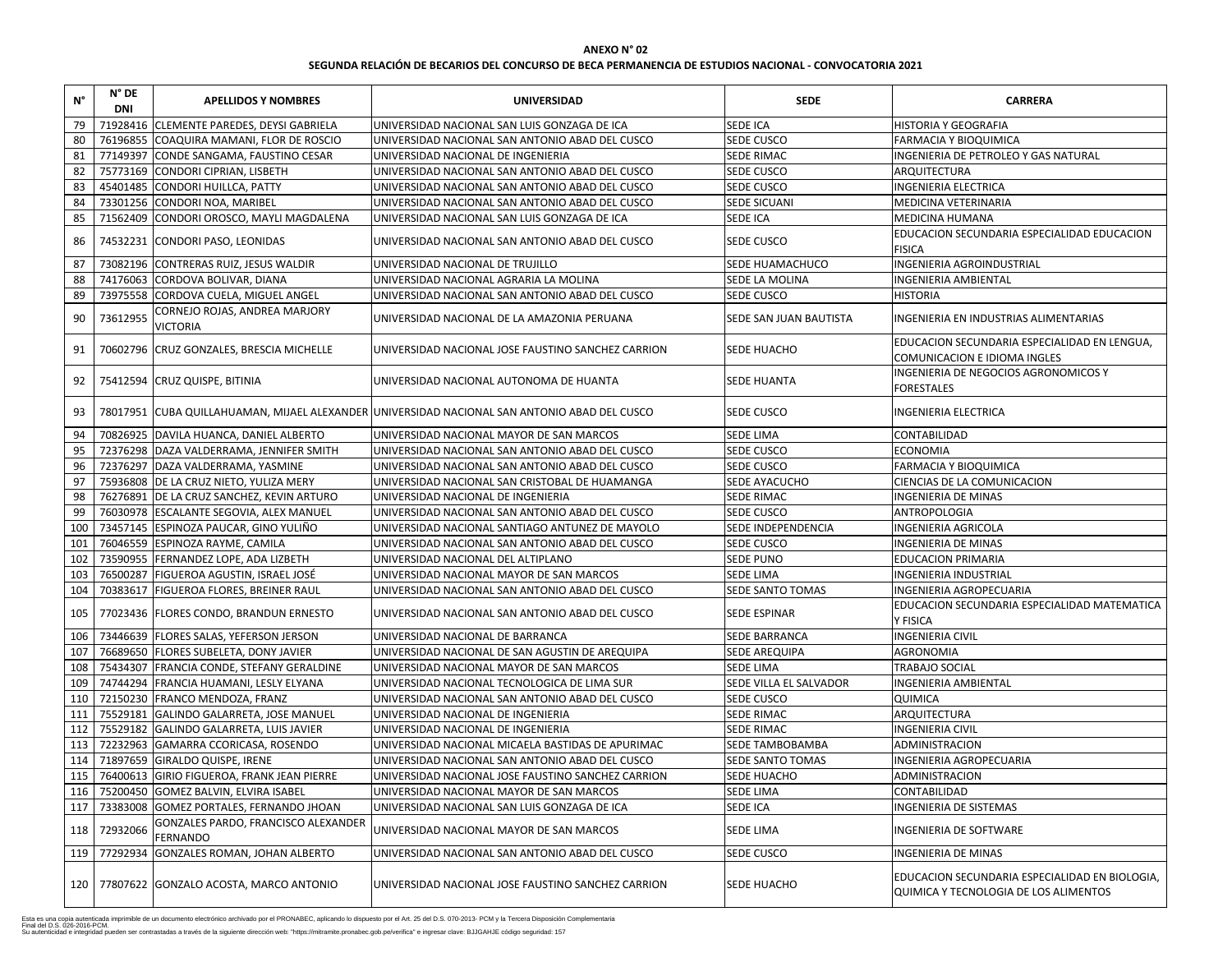# **SEGUNDA RELACIÓN DE BECARIOS DEL CONCURSO DE BECA PERMANENCIA DE ESTUDIOS NACIONAL - CONVOCATORIA 2021**

| $N^{\circ}$ | $N^{\circ}$ DE<br><b>DNI</b> | <b>APELLIDOS Y NOMBRES</b>                   | <b>UNIVERSIDAD</b>                                                                            | <b>SEDE</b>                      | <b>CARRERA</b>                                                       |
|-------------|------------------------------|----------------------------------------------|-----------------------------------------------------------------------------------------------|----------------------------------|----------------------------------------------------------------------|
| 121         |                              | 76045761 GONZALO PAUCAR, PAOLA ALEXANDRA     | JUNIVERSIDAD NACIONAL SAN ANTONIO ABAD DEL CUSCO                                              | <b>SEDE CUSCO</b>                | EDUCACION SECUNDARIA ESPECIALIDAD EDUCACION<br><b>FISICA</b>         |
| 122         |                              | 73057510 GRANADOS BARROSO, ITHALO GUSTAVO    | JUNIVERSIDAD NACIONAL SANTIAGO ANTUNEZ DE MAYOLO                                              | <b>SEDE INDEPENDENCIA</b>        | <b>MATEMATICA</b>                                                    |
| 123         |                              | 76052998 GRANDEZ OJANAMA, STEFANY FLOR       | UNIVERSIDAD NACIONAL AUTONOMA DE ALTO AMAZONAS                                                | <b>SEDE YURIMAGUAS</b>           | <b>CONTABILIDAD</b>                                                  |
| 124         |                              | 70114519 GUERREROS SALAS, FRANK ALEXANDER    | UNIVERSIDAD NACIONAL DE INGENIERIA                                                            | <b>SEDE RIMAC</b>                | <b>FISICA</b>                                                        |
| 125         |                              | 74135923 GUEVARA CANAL, GRACE ALEXANDRA      | UNIVERSIDAD NACIONAL SAN ANTONIO ABAD DEL CUSCO                                               | <b>SEDE CUSCO</b>                | <b>HISTORIA</b>                                                      |
| 126         |                              | 71827866 GUILLEN BORDA, MILAGROS BRIGIDA     | JUNIVERSIDAD NACIONAL SAN ANTONIO ABAD DEL CUSCO                                              | <b>SEDE CUSCO</b>                | CIENCIAS DE LA COMUNICACION                                          |
| 127         |                              | 42519664 GÜIMACK AREVALO, HARRY JACKSON      | UNIVERSIDAD NACIONAL DE LA AMAZONIA PERUANA                                                   | <b>SEDE IQUITOS</b>              | <b>ECONOMIA</b>                                                      |
| 128         |                              | 72089504 GUTIERREZ BARRIOS, GUSTAVO          | UNIVERSIDAD NACIONAL SAN ANTONIO ABAD DEL CUSCO                                               | <b>SEDE CUSCO</b>                | <b>FARMACIA Y BIOQUIMICA</b>                                         |
| 129         |                              | 72847585 GUTIERREZ BRENIS, BRICE IVAN        | UNIVERSIDAD NACIONAL SAN ANTONIO ABAD DEL CUSCO                                               | <b>SEDE SAN JERONIMO</b>         | <b>AGRONOMIA</b>                                                     |
| 130         |                              | 71218408 GUTIERREZ GUERRERO, WILSON          | JUNIVERSIDAD NACIONAL DE LA AMAZONIA PERUANA                                                  | <b>SEDE IQUITOS</b>              | EDUCACION SECUNDARIA CON ESPECIALIDAD EN<br>MATEMATICA E INFORMATICA |
| 131         |                              | 74539184 HANKCO PUMA, ELIZABETH              | UNIVERSIDAD NACIONAL SAN ANTONIO ABAD DEL CUSCO                                               | <b>SEDE CUSCO</b>                | <b>ENFERMERIA</b>                                                    |
| 132         |                              | 72950123 HAQQUEHUA PANTIA, ROGER JESUS       | UNIVERSIDAD NACIONAL SAN ANTONIO ABAD DEL CUSCO                                               | <b>SEDE CUSCO</b>                | <b>ANTROPOLOGIA</b>                                                  |
| 133         |                              | 77664645 HARANDA BANDA, CINDY ESTEFANY       | UNIVERSIDAD NACIONAL MAYOR DE SAN MARCOS                                                      | <b>SEDE LIMA</b>                 | <b>INGENIERIA DE MINAS</b>                                           |
| 134         |                              | 74533288 HILARIO MERINO, RONALD              | UNIVERSIDAD NACIONAL SAN LUIS GONZAGA DE ICA                                                  | <b>SEDE ICA</b>                  | HISTORIA Y GEOGRAFIA                                                 |
| 135         |                              | 77669418 HOLGUINO SONCCO, IVAN               | UNIVERSIDAD NACIONAL SAN ANTONIO ABAD DEL CUSCO                                               | <b>SEDE ESPINAR</b>              | MEDICINA VETERINARIA                                                 |
| 136         |                              | 77218664 HUACHACA HUILLCA, ISABEL            | UNIVERSIDAD NACIONAL MICAELA BASTIDAS DE APURIMAC                                             | <b>SEDE HAQUIRA</b>              | INGENIERIA DE MINAS                                                  |
| 137         |                              | 71518368 HUACHO CALERO, HEYDI FIORELLA       | UNIVERSIDAD NACIONAL JOSE FAUSTINO SANCHEZ CARRION                                            | <b>SEDE HUACHO</b>               | ADMINISTRACION                                                       |
| 138         |                              | 75404904 HUACRE TUCTO, SAYDA ALISSON         | UNIVERSIDAD NACIONAL MAYOR DE SAN MARCOS                                                      | <b>SEDE LIMA</b>                 | <b>INGENIERIA BIOMEDICA</b>                                          |
| 139         |                              | 76743469 HUAIHUA BONIFACIO, RAQUEL           | UNIVERSIDAD NACIONAL SAN ANTONIO ABAD DEL CUSCO                                               | <b>SEDE CUSCO</b>                | CONTABILIDAD                                                         |
| 140         |                              | 74295115 HUALLPA LLANQUI, JUAN DIEGO         | UNIVERSIDAD NACIONAL SAN ANTONIO ABAD DEL CUSCO                                               | <b>SEDE YANAOCA</b>              | <b>EDUCACION INICIAL</b>                                             |
| 141         |                              | 76963099 HUAMACCTO BAUTISTA, JAVIER          | UNIVERSIDAD NACIONAL SAN LUIS GONZAGA DE ICA                                                  | <b>SEDE ICA</b>                  | <b>ESTADISTICA</b>                                                   |
| 142         |                              | 74238259 HUAMAN HUALLAPA, JEHIZEL JULBER     | UNIVERSIDAD NACIONAL SAN ANTONIO ABAD DEL CUSCO                                               | SEDE SAN JERONIMO                | <b>AGRONOMIA</b>                                                     |
| 143         | 75887909                     | HUAMAN HUILLCAHUAMAN, REYNA<br><b>MARUJA</b> | UNIVERSIDAD NACIONAL SAN ANTONIO ABAD DEL CUSCO                                               | <b>SEDE CUSCO</b>                | <b>BIOLOGIA</b>                                                      |
| 144         |                              | 71980100 HUAMAN PANDURO, BRAYAN DARWIN       | UNIVERSIDAD NACIONAL DE INGENIERIA                                                            | <b>SEDE RIMAC</b>                | NGENIERIA METALURGICA                                                |
| 145         |                              | 73979649 HUAMAN QUISPE, ROYER MILTHON        | UNIVERSIDAD NACIONAL SAN CRISTOBAL DE HUAMANGA                                                | <b>SEDE AYACUCHO</b>             | <b>INGENIERIA CIVIL</b>                                              |
|             |                              | 146   77133927 HUAMAN SOLANO, MOISES         | UNIVERSIDAD NACIONAL SAN ANTONIO ABAD DEL CUSCO                                               | <b>SEDE CUSCO</b>                | <b>INGENIERIA ELECTRICA</b>                                          |
| 147         |                              | 74899495 HUAMANI ALEJO, MARIA ISABEL         | UNIVERSIDAD NACIONAL DE EDUCACION ENRIQUE GUZMAN Y VALLE                                      | <b>SEDE LURIGANCHO - CHOSICA</b> | EDUCACION CON ESPECIALIDAD DE CIENCIAS SOCIALES -<br><b>HISTORIA</b> |
| 148         |                              | 74505176 HUAMANI ASIN, ESMERALDA MILDRED     | UNIVERSIDAD NACIONAL SAN ANTONIO ABAD DEL CUSCO                                               | <b>SEDE YANAOCA</b>              | <b>EDUCACION INICIAL</b>                                             |
| 149         |                              | 72746182 HUAMANI RUIZ, FLOR DE MARIA         | UNIVERSIDAD NACIONAL SAN CRISTOBAL DE HUAMANGA                                                | <b>SEDE AYACUCHO</b>             | <b>DERECHO</b>                                                       |
| 150         |                              | 71847589 HUANCA CRUZ, GLORIA                 | UNIVERSIDAD NACIONAL SAN ANTONIO ABAD DEL CUSCO                                               | <b>SEDE CUSCO</b>                | CONTABILIDAD                                                         |
| 151         |                              | 72948668 HUANCA SENCIA, SANDRA               | UNIVERSIDAD NACIONAL SAN ANTONIO ABAD DEL CUSCO                                               | <b>SEDE CUSCO</b>                | <b>HISTORIA</b>                                                      |
| 152         |                              |                                              | 75614946 HUANUCO HENOSTROZA, EVELIN ESTEFANI  UNIVERSIDAD NACIONAL SANTIAGO ANTUNEZ DE MAYOLO | <b>SEDE INDEPENDENCIA</b>        | CIENCIAS DE LA COMUNICACION                                          |
| 153         |                              | 71534320 HUAPAYA ATAUJE, DAVID JONATHAN      | UNIVERSIDAD NACIONAL DE SAN AGUSTIN DE AREQUIPA                                               | <b>SEDE AREQUIPA</b>             | <b>INGENIERIA DE MINAS</b>                                           |
| 154         |                              | 70130575 HUARCAYA MONTERO, ALDAIR DAVID      | UNIVERSIDAD NACIONAL SAN LUIS GONZAGA DE ICA                                                  | <b>SEDE ICA</b>                  | INGENIERIA MECANICA ELECTRICA                                        |
| 155         |                              | 71508455 HUARIPAUCAR DIPAZ, LINA MARGOT      | UNIVERSIDAD NACIONAL SAN CRISTOBAL DE HUAMANGA                                                | <b>SEDE AYACUCHO</b>             | <b>ECONOMIA</b>                                                      |
| 156         |                              | 74226234 HUILLCA ACHAHUI, SANDRO             | UNIVERSIDAD NACIONAL SAN ANTONIO ABAD DEL CUSCO                                               | <b>SEDE CUSCO</b>                | <b>INGENIERIA METALURGICA</b>                                        |
| 157         |                              | 73972210 HUILLCA TAPARA, ALWIN LEONARDO      | UNIVERSIDAD NACIONAL SAN ANTONIO ABAD DEL CUSCO                                               | <b>SEDE CUSCO</b>                | <b>BIOLOGIA</b>                                                      |
| 158         |                              | 48556770 HUILLCA TAPARA, YOSELI              | UNIVERSIDAD NACIONAL SAN ANTONIO ABAD DEL CUSCO                                               | <b>SEDE CUSCO</b>                | <b>DERECHO</b>                                                       |
| 159         |                              | 73942522 HUISA HUARACHI, ROYER               | UNIVERSIDAD NACIONAL DE INGENIERIA                                                            | <b>SEDE RIMAC</b>                | <b>INGENIERIA DE MINAS</b>                                           |
| 160         |                              | 71290799   IBARRA CHOCCATA, ISMAEL           | UNIVERSIDAD NACIONAL MICAELA BASTIDAS DE APURIMAC                                             | <b>SEDE TAMBURCO</b>             | <b>NGENIERIA DE MINAS</b>                                            |
| 161         |                              | 77241774   IBARRA VERA, LIVAN JUNIOR         | UNIVERSIDAD NACIONAL SAN ANTONIO ABAD DEL CUSCO                                               | <b>SEDE CUSCO</b>                | <b>NGENIERIA CIVIL</b>                                               |
| 162         |                              | 75827692  ILAHUALA MARTINEZ, LIDIO           | UNIVERSIDAD NACIONAL SAN ANTONIO ABAD DEL CUSCO                                               | <b>SEDE CUSCO</b>                | CIENCIAS ADMINISTRATIVAS                                             |
| 163         |                              | 71495406  INCA PERALTA, ANTONY WILDER        | UNIVERSIDAD NACIONAL SAN LUIS GONZAGA DE ICA                                                  | <b>SEDE ICA</b>                  | <b>BIOLOGIA</b>                                                      |
| 164         |                              | 70863215   ISLA PEREZ, ESTELA CECILIA        | UNIVERSIDAD NACIONAL DE EDUCACION ENRIQUE GUZMAN Y VALLE                                      | <b>SEDE LURIGANCHO - CHOSICA</b> | EDUCACION CON ESPECIALIDAD DE ARTES<br><b>INDUSTRIALES</b>           |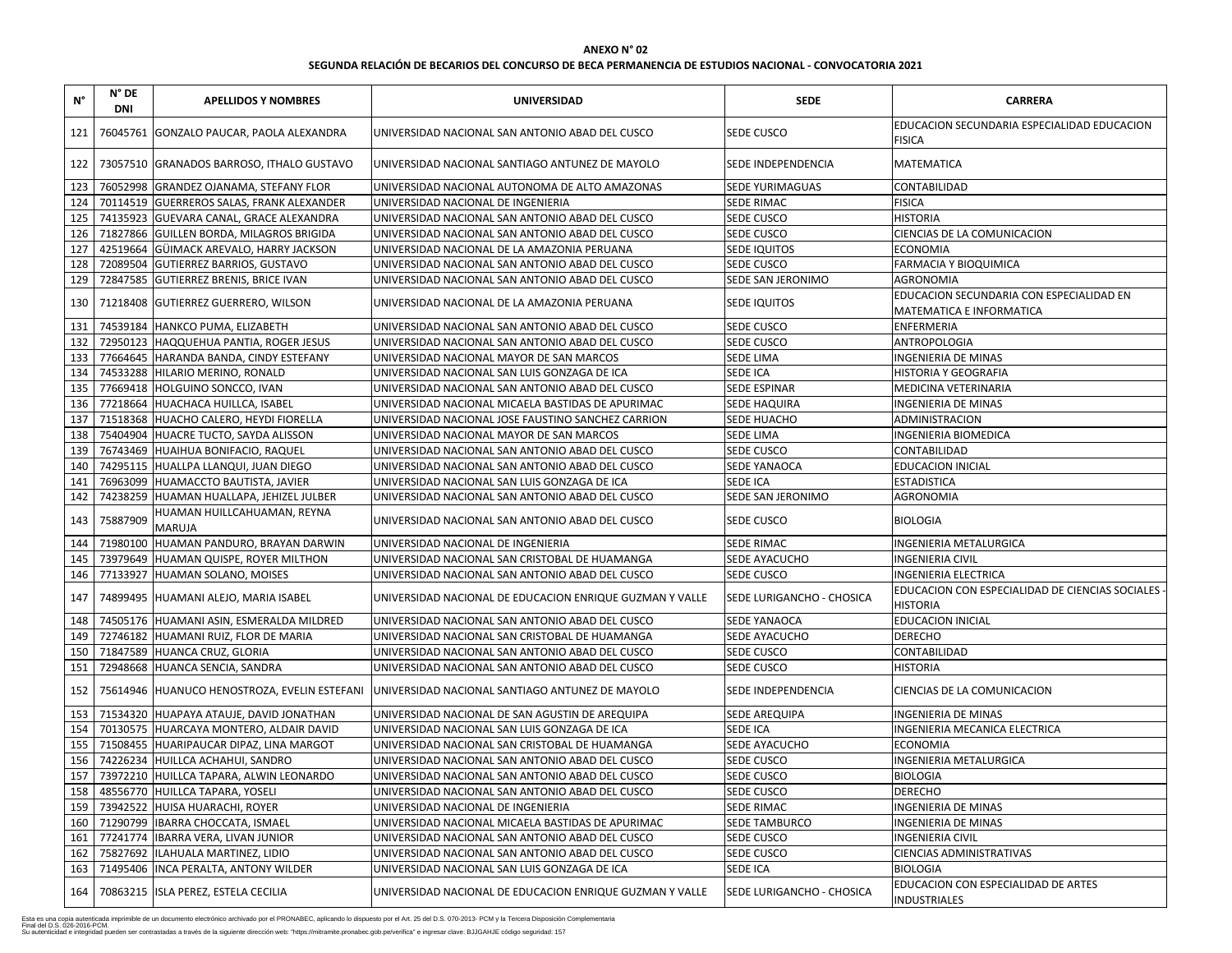# **SEGUNDA RELACIÓN DE BECARIOS DEL CONCURSO DE BECA PERMANENCIA DE ESTUDIOS NACIONAL - CONVOCATORIA 2021**

| $\mathsf{N}^\circ$ | $N^{\circ}$ DE<br><b>DNI</b> | <b>APELLIDOS Y NOMBRES</b>                        | <b>UNIVERSIDAD</b>                                        | <b>SEDE</b>                                            | <b>CARRERA</b>                                               |
|--------------------|------------------------------|---------------------------------------------------|-----------------------------------------------------------|--------------------------------------------------------|--------------------------------------------------------------|
| 165                |                              | 76808086 JARA PAIMA, OLIVER HARRLINTON            | UNIVERSIDAD NACIONAL MAYOR DE SAN MARCOS                  | SEDE LIMA                                              | INGENIERIA MECANICA DE FLUIDOS                               |
| 166                |                              | 45797932 JIMENEZ RAMOS, LUIS JAISON               | UNIVERSIDAD NACIONAL SAN LUIS GONZAGA DE ICA              | SEDE ICA                                               | <b>INGENIERIA ELECTRONICA</b>                                |
| 167                |                              | 70973993 JORGE HUALLPAYUNCA, MARILUZ              | UNIVERSIDAD NACIONAL SAN ANTONIO ABAD DEL CUSCO           | <b>SEDE CUSCO</b>                                      | <b>PSICOLOGIA</b>                                            |
| 168                |                              | 72099171 JULCA PAUCAR, NAYELI ALEXANDRA           | UNIVERSIDAD NACIONAL SANTIAGO ANTUNEZ DE MAYOLO           | <b>SEDE HUARAZ</b>                                     | ENFERMERIA                                                   |
| 169                |                              | 73105832 JJUSTINIANI UÑAPILLCO, ALEX              | UNIVERSIDAD NACIONAL SAN ANTONIO ABAD DEL CUSCO           | SEDE CUSCO                                             | <b>INGENIERIA DE MINAS</b>                                   |
| 170                |                              | 40416092 KANA HUILLCAÑAHUI, VALENTIN              | UNIVERSIDAD NACIONAL SAN ANTONIO ABAD DEL CUSCO           | <b>SEDE ESPINAR</b>                                    | MEDICINA VETERINARIA                                         |
| 171                |                              | 76860288 LACUTA CAÑARI, LIZBETH MILAGROS          | UNIVERSIDAD NACIONAL SAN ANTONIO ABAD DEL CUSCO           | SEDE CUSCO                                             | <b>BIOLOGIA</b>                                              |
| 172                |                              | 75945757 LAPA NALVARTE, YOMARA TALIA              | UNIVERSIDAD NACIONAL SAN CRISTOBAL DE HUAMANGA            | SEDE AYACUCHO                                          | CONTABILIDAD Y AUDITORIA                                     |
| 173                |                              | 74065076 LAROTA PHOCCO, LISBETH                   | UNIVERSIDAD NACIONAL SAN ANTONIO ABAD DEL CUSCO           | SEDE CUSCO                                             | CIENCIAS DE LA COMUNICACION                                  |
| 174                |                              | 74814985   LAZO SOLORZANO, DIANE MEDALY           | UNIVERSIDAD NACIONAL SAN ANTONIO ABAD DEL CUSCO           | SEDE CUSCO                                             | <b>INGENIERIA ELECTRICA</b>                                  |
| 175                |                              | 76088435 LENES CACHI, KAREN IARMILA               | UNIVERSIDAD NACIONAL SAN ANTONIO ABAD DEL CUSCO           | SEDE CUSCO                                             | <b>QUIMICA</b>                                               |
| 176                |                              | 70158055 LEON VERGARA, YASMIN YESENIA             | UNIVERSIDAD NACIONAL DEL CALLAO                           | SEDE BELLAVISTA                                        | <b>INGENIERIA INDUSTRIAL</b>                                 |
| 177                |                              | 74025830 LEQUELEQUE CONDORI, OMAR JHONATAN        | UNIVERSIDAD NACIONAL MAYOR DE SAN MARCOS                  | SEDE LIMA                                              | <b>INGENIERIA DE SOFTWARE</b>                                |
| 178                |                              | 74556795 LETONA VILCHEZ, YENIFFER VANESSA         | UNIVERSIDAD NACIONAL MAYOR DE SAN MARCOS                  | SEDE LIMA                                              | <b>GESTION TRIBUTARIA</b>                                    |
| 179                |                              | 72714977 LIMACHE YUPANQUI, NORLY SOLANGE          | UNIVERSIDAD NACIONAL SAN ANTONIO ABAD DEL CUSCO           | SEDE CUSCO                                             | INGENIERIA PETROQUIMICA                                      |
| 180                |                              | 75858282 LINGAN CARHUARICRA, SAMUEL MARTIN        | UNIVERSIDAD NACIONAL MAYOR DE SAN MARCOS                  | SEDE LIMA                                              | <b>INGENIERIA DE MINAS</b>                                   |
| 181                |                              | 75930711 LIZA ALVA, MAYRA ALEJANDRA               | UNIVERSIDAD NACIONAL DE INGENIERIA                        | <b>SEDE RIMAC</b>                                      | <b>INGENIERIA TEXTIL</b>                                     |
| 182                |                              | 74226676   LLAMACPONCCA HUAMAN, CINTIA ANALI      | UNIVERSIDAD NACIONAL SAN ANTONIO ABAD DEL CUSCO           | SEDE CUSCO                                             | CONTABILIDAD                                                 |
| 183                |                              | 75053196 LLANTOY DE LA CRUZ, MIRELA               | UNIVERSIDAD NACIONAL DE EDUCACION ENRIQUE GUZMAN Y VALLE  | SEDE LURIGANCHO - CHOSICA                              | EDUCACION CON ESPECIALIDAD DE DESARROLLO<br><b>AMBIENTAL</b> |
| 184                |                              | 70433613 LOAYZA QUISPE, HECTOR JOSE               | UNIVERSIDAD NACIONAL SAN CRISTOBAL DE HUAMANGA            | SEDE AYACUCHO                                          | <b>EDUCACION FISICA</b>                                      |
| 185                |                              | 70099886 LOAYZA SANCHEZ, MARIA JIMENA             | UNIVERSIDAD NACIONAL SAN CRISTOBAL DE HUAMANGA            | SEDE AYACUCHO                                          | <b>OBSTETRICIA</b>                                           |
| 186                |                              | 71299919 LOMAS DEL AGUILA, ROLY                   | UNIVERSIDAD NACIONAL DE LA AMAZONIA PERUANA               | <b>SEDE REQUENA</b>                                    | ADMINISTRACION                                               |
| 187                |                              | 73579317 LOPE HUAHUASONCCO, EDELSA                | UNIVERSIDAD NACIONAL JORGE BASADRE GROHMANN               | <b>SEDE TACNA</b>                                      | <b>INGENIERIA PESQUERA</b>                                   |
| 188                |                              | 74241139 LOPEZ JHUNO, DARWIN GABRIEL              | UNIVERSIDAD NACIONAL SAN ANTONIO ABAD DEL CUSCO           | SEDE CUSCO                                             | <b>ECONOMIA</b>                                              |
| 189                |                              | 70751090 LOZANO RIOS, JHONEYSA                    | UNIVERSIDAD NACIONAL DE LA AMAZONIA PERUANA               | SEDE IQUITOS                                           | <b>EDUCACION PRIMARIA</b>                                    |
|                    |                              | 190   71280680   MACHUCA LAURENTE, ABENCIA SHEYLA | JUNIVERSIDAD NACIONAL SAN LUIS GONZAGA DE ICA             | SEDE TUPAC AMARU INCA                                  | <b>INGENIERIA DE ALIMENTOS</b>                               |
| 191                |                              | 77019766 MALDONADO PEREZ, ERIKA ROSALIN           | UNIVERSIDAD NACIONAL MAYOR DE SAN MARCOS                  | SEDE LIMA                                              | CONTABILIDAD                                                 |
| 192                |                              | 71902249 MALDONADO VILCA, JHOSELYN                | UNIVERSIDAD NACIONAL JOSE FAUSTINO SANCHEZ CARRION        | SEDE HUACHO                                            | BIOLOGIA CON MENCION EN BIOTECNOLOGIA                        |
| 193                |                              | 70559754 MAMANI ALANYA, BRAYAN KEVIN              | UNIVERSIDAD NACIONAL MAYOR DE SAN MARCOS                  | SEDE LIMA                                              | <b>ECONOMIA</b>                                              |
| 194                |                              | 71649971   MAMANI CANAHUIRE, SAUL LEODAN          | UNIVERSIDAD NACIONAL DEL ALTIPLANO                        | <b>SEDE PUNO</b>                                       | INGENIERIA AGRONOMICA                                        |
| 195                |                              | 74073934   MAMANI MARTINEZ, JORGE LUIS            | UNIVERSIDAD NACIONAL SAN ANTONIO ABAD DEL CUSCO           | SEDE CUSCO                                             | <b>INGENIERIA CIVIL</b>                                      |
| 196                |                              | 74226731 MAMANI SUMA, JHALING                     | UNIVERSIDAD NACIONAL SAN ANTONIO ABAD DEL CUSCO           | SEDE CUSCO                                             | <b>INGENIERIA MECANICA</b>                                   |
| 197                |                              | 76668712 MAMANI TAIRO, ROY MARVIN                 | UNIVERSIDAD NACIONAL SAN ANTONIO ABAD DEL CUSCO           | SEDE CUSCO                                             | INGENIERIA INFORMATICA Y DE SISTEMAS                         |
| 198                |                              | 75528760 MAMANI TINTA, LAURA                      | UNIVERSIDAD NACIONAL SAN ANTONIO ABAD DEL CUSCO           | <b>SEDE CUSCO</b>                                      | CONTABILIDAD                                                 |
| 199                |                              | 71046980 MAMANI YAPURASI, MARILUZ MILAGROS        | UNIVERSIDAD NACIONAL MAYOR DE SAN MARCOS                  | SEDE SAN JUAN DE LURIGANCHO  INGENIERIA AGROINDUSTRIAL |                                                              |
| 200                |                              | 74624313   MARTINEZ GODOY, ALONSO OMAR            | UNIVERSIDAD NACIONAL DE INGENIERIA                        | <b>SEDE RIMAC</b>                                      | <b>INGENIERIA DE SISTEMAS</b>                                |
| 201                |                              | 72226163   MARTINEZ GUERRA, MANUEL JESUS          | UNIVERSIDAD NACIONAL SAN LUIS GONZAGA DE ICA              | <b>SEDE ICA</b>                                        | <b>INGENIERIA ELECTRONICA</b>                                |
| 202                |                              | 76354266 MARTINEZ HUILLCA, ROSMERY                | UNIVERSIDAD NACIONAL SAN ANTONIO ABAD DEL CUSCO           | <b>SEDE CUSCO</b>                                      | CIENCIAS ADMINISTRATIVAS                                     |
| 203                |                              | 76738599 MAURICIO PALOMINO, CAMILO ALCIDES        | UNIVERSIDAD NACIONAL SAN CRISTOBAL DE HUAMANGA            | SEDE AYACUCHO                                          | <b>DERECHO</b>                                               |
| 204                |                              | 73001693 MAYTA ALBERTO, RONAL ALONSO              | UNIVERSIDAD NACIONAL DE MOQUEGUA                          | SEDE MOQUEGUA                                          | <b>INGENIERIA DE MINAS</b>                                   |
| 205                |                              | 76136927 MEDINA LEON, JESUS FRANCISCO             | UNIVERSIDAD NACIONAL MAYOR DE SAN MARCOS                  | SEDE LIMA                                              | INGENIERIA MECANICA DE FLUIDOS                               |
| 206                |                              | 70149158   MELENDEZ RAMIREZ, KAREN MINOLA         | UNIVERSIDAD NACIONAL DE LA AMAZONIA PERUANA               | SEDE IQUITOS                                           | <b>EDUCACION INICIAL</b>                                     |
| 207                |                              | 73212265   MENDOZA SULCARAY, EMILY MEY            | JUNIVERSIDAD NACIONAL DE EDUCACION ENRIQUE GUZMAN Y VALLE | SEDE LURIGANCHO - CHOSICA                              | EDUCACION CON ESPECIALIDAD DE AGROPECUARIA                   |
| 208                |                              | 72021343   MERMA VILCA, LIZBET ROSA               | JUNIVERSIDAD NACIONAL SAN ANTONIO ABAD DEL CUSCO          | SEDE ESPINAR                                           | EDUCACION PRIMARIA                                           |
| 209                |                              | 76143749 MEZA VARGAS, RUSLAM JOE JOAQUIN          | UNIVERSIDAD NACIONAL SAN ANTONIO ABAD DEL CUSCO           | <b>SEDE SICUANI</b>                                    | MEDICINA VETERINARIA                                         |
|                    |                              |                                                   |                                                           |                                                        |                                                              |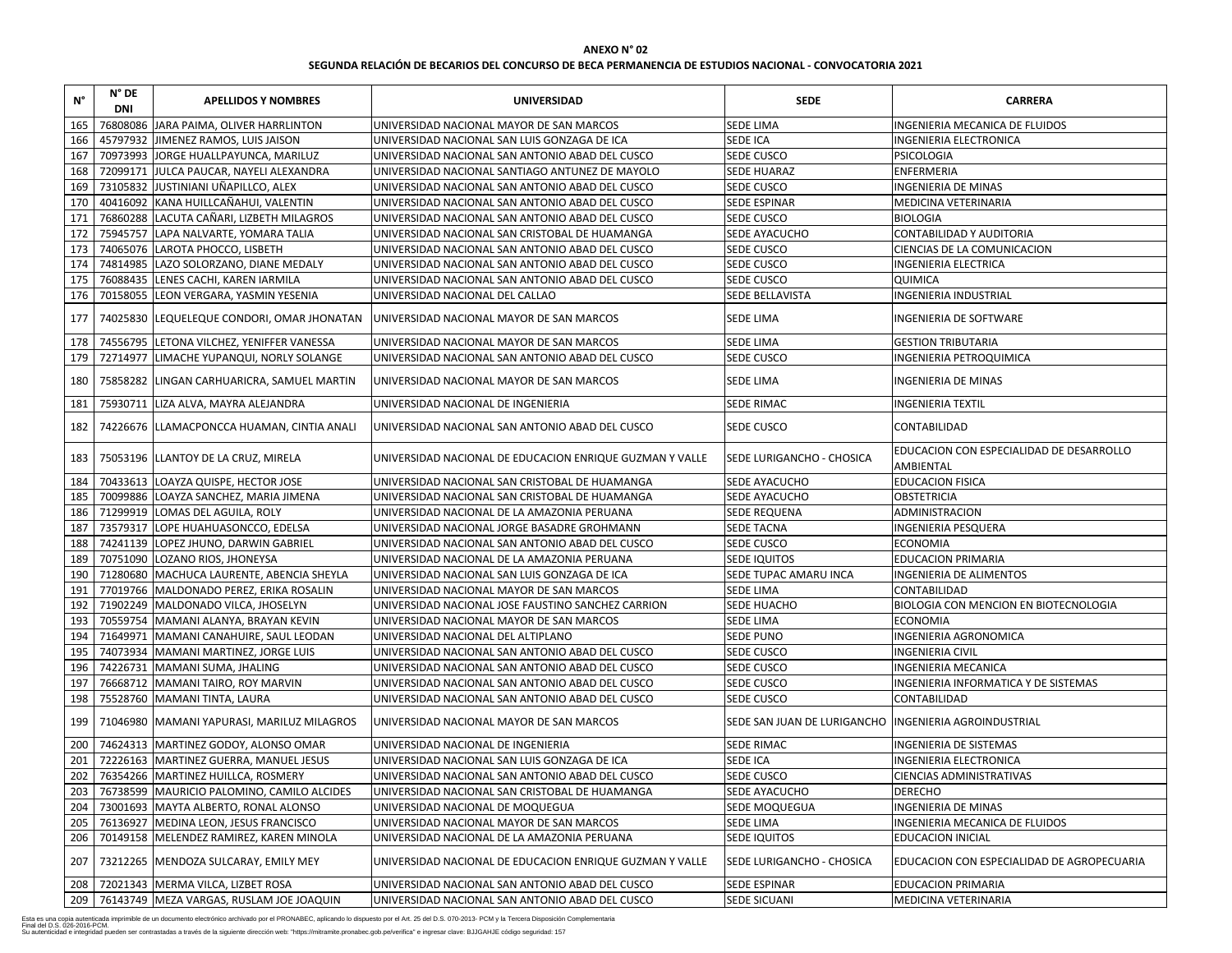# **SEGUNDA RELACIÓN DE BECARIOS DEL CONCURSO DE BECA PERMANENCIA DE ESTUDIOS NACIONAL - CONVOCATORIA 2021**

| $N^{\circ}$ | $N^{\circ}$ DE<br><b>DNI</b> | <b>APELLIDOS Y NOMBRES</b>                        | <b>UNIVERSIDAD</b>                                                                     | <b>SEDE</b>                      | <b>CARRERA</b>                                                  |
|-------------|------------------------------|---------------------------------------------------|----------------------------------------------------------------------------------------|----------------------------------|-----------------------------------------------------------------|
| 210         |                              | 46562292 MONGE ZUNIGA, ATILIO                     | UNIVERSIDAD NACIONAL SAN ANTONIO ABAD DEL CUSCO                                        | <b>SEDE SAN JERONIMO</b>         | <b>ZOOTECNIA</b>                                                |
| 211         |                              | 76374836 MONTALVO GALVEZ, KAROL PAMELA            | UNIVERSIDAD NACIONAL MAYOR DE SAN MARCOS                                               | <b>SEDE LIMA</b>                 | AUDITORIA EMPRESARIAL Y DEL SECTOR PUBLICO                      |
| 212         |                              | 72386162 MONTANO LOPEZ, VALERIA                   | UNIVERSIDAD NACIONAL TORIBIO RODRIGUEZ DE MENDOZA DE<br><b>AMAZONAS</b>                | <b>SEDE CHACHAPOYAS</b>          | INGENIERIA AMBIENTAL                                            |
|             |                              | 213   71143196   MOZOMBITE YAY, YOLY POLASTRITH   | UNIVERSIDAD NACIONAL DE LA AMAZONIA PERUANA                                            | SEDE SAN JUAN BAUTISTA           | INGENIERIA EN ECOLOGIA DE BOSQUES TROPICALES                    |
| 214         |                              | 76249978   MURAYARI MANIHUARI, JEYTER             | UNIVERSIDAD NACIONAL DE LA AMAZONIA PERUANA                                            | SEDE SAN JUAN BAUTISTA           | INGENIERIA EN ECOLOGIA DE BOSQUES TROPICALES                    |
| 215         |                              | 70877441 NAVARRO LUJAN, DAYSI                     | UNIVERSIDAD NACIONAL SAN CRISTOBAL DE HUAMANGA                                         | SEDE AYACUCHO                    | <b>EDUCACION PRIMARIA</b>                                       |
| 216         |                              | 77665653 NAVARRO ROQUE, MICKE ANTONY              | UNIVERSIDAD NACIONAL JOSE FAUSTINO SANCHEZ CARRION                                     | <b>SEDE HUACHO</b>               | <b>ESTADISTICA E INFORMATICA</b>                                |
| 217         |                              | 71774340 NINA CHINO, SEVERO                       | UNIVERSIDAD NACIONAL SAN ANTONIO ABAD DEL CUSCO                                        | <b>SEDE ESPINAR</b>              | <b>MEDICINA VETERINARIA</b>                                     |
| 218         |                              | 76122138 NIQUEN FARIAS, KEVIN BLADIMIR            | UNIVERSIDAD NACIONAL MAYOR DE SAN MARCOS                                               | <b>SEDE LIMA</b>                 | INGENIERIA MECANICA DE FLUIDOS                                  |
| 219         |                              | 75450774 NIZAMA MARTINEZ, STEVEN FARIT            | UNIVERSIDAD NACIONAL JOSE FAUSTINO SANCHEZ CARRION                                     | <b>SEDE HUACHO</b>               | INGENIERIA INDUSTRIAL                                           |
| 220         |                              | 70413166 OCHANTE ARANGO, JESUS WILFREDO           | UNIVERSIDAD NACIONAL SAN CRISTOBAL DE HUAMANGA                                         | SEDE AYACUCHO                    | <b>AGRONOMIA</b>                                                |
| 221         |                              | 71553917 OCHOA SOLIER, RUBEN MAXIMO               | UNIVERSIDAD NACIONAL SAN CRISTOBAL DE HUAMANGA                                         | SEDE AYACUCHO                    | <b>INGENIERIA DE MINAS</b>                                      |
| 222         | 76791324                     | OLAZABAL DOMINGUEZ, ALESSANDRA<br><b>RAQUEL</b>   | UNIVERSIDAD NACIONAL MAYOR DE SAN MARCOS                                               | <b>SEDE LIMA</b>                 | <b>INGENIERIA ELECTRICA</b>                                     |
| 223         |                              | 72960840 OLIVARES MUÑOZ, MIRIAM MAEVA             | UNIVERSIDAD NACIONAL SAN ANTONIO ABAD DEL CUSCO                                        | <b>SEDE CUSCO</b>                | EDUCACION SECUNDARIA ESPECIALIDAD LENGUA Y<br><b>LITERATURA</b> |
| 224         |                              | 73340473 ORCONI PPISACCANI, MARISOL               | UNIVERSIDAD NACIONAL SAN ANTONIO ABAD DEL CUSCO                                        | <b>SEDE YANAOCA</b>              | <b>EDUCACION INICIAL</b>                                        |
| 225         |                              | 70434636 OSCCO CRUCES, YESENIA LUCIA              | UNIVERSIDAD NACIONAL SAN LUIS GONZAGA DE ICA                                           | <b>SEDE ICA</b>                  | <b>ODONTOLOGIA</b>                                              |
| 226         |                              | 77683670   PACCO YAURI, MARIA LUCERO              | UNIVERSIDAD NACIONAL SAN ANTONIO ABAD DEL CUSCO                                        | <b>SEDE ESPINAR</b>              | EDUCACION SECUNDARIA ESPECIALIDAD MATEMATICA<br>Y FISICA        |
| 227         |                              | 77729442   PAIMA MARICAHUA, CARLOS MAGNO          | UNIVERSIDAD NACIONAL DE LA AMAZONIA PERUANA                                            | <b>SEDE IQUITOS</b>              | NEGOCIOS INTERNACIONALES Y TURISMO                              |
| 228         |                              | 75509983 PAJUELO LUME, JERY LIZBETH               | UNIVERSIDAD NACIONAL FEDERICO VILLARREAL                                               | <b>SEDE LIMA</b>                 | <b>CONTABILIDAD</b>                                             |
| 229         |                              | 76227812 PALACIOS HERRERA, JORGE LUIS             | UNIVERSIDAD NACIONAL DEL CALLAO                                                        | SEDE BELLAVISTA                  | <b>INGENIERIA ELECTRICA</b>                                     |
| 230         |                              |                                                   | 74839326 PALMA ENCARNACION, BRENDA CAROLINA   UNIVERSIDAD NACIONAL MAYOR DE SAN MARCOS | <b>SEDE LIMA</b>                 | <b>CIENCIA POLITICA</b>                                         |
| 231         |                              | 75606424   PALMA MALPARTIDA, STEVEN PIERRE        | UNIVERSIDAD NACIONAL DE INGENIERIA                                                     | <b>SEDE RIMAC</b>                | INGENIERIA DE HIGIENE Y SEGURIDAD INDUSTRIAL                    |
|             |                              | 232   77425067   PALOMINO OCHOA, TATIANA          | UNIVERSIDAD NACIONAL SAN ANTONIO ABAD DEL CUSCO                                        | <b>SEDE CUSCO</b>                | <b>ECONOMIA</b>                                                 |
| 233         | 73414169                     | PALOMINO PAMPAÑAUPA, WITMAN<br><b>DEYVIS</b>      | UNIVERSIDAD NACIONAL SAN ANTONIO ABAD DEL CUSCO                                        | <b>SEDE CUSCO</b>                | MATEMATICA                                                      |
| 234         |                              | 72441744 PALOMINO PUMA, FIORELA                   | UNIVERSIDAD NACIONAL SAN ANTONIO ABAD DEL CUSCO                                        | SEDE SAN JERONIMO                | <b>AGRONOMIA</b>                                                |
| 235         |                              | 70368456   PANAIFO CACHIQUE, PEDRO JAVIER         | UNIVERSIDAD NACIONAL DE LA AMAZONIA PERUANA                                            | <b>SEDE IQUITOS</b>              | EDUCACION FISICA, CON MENCION EN FORMACION<br>DEPORTIVA         |
| 236         |                              | 47299609 PANDURO SAENZ, MARVIN                    | UNIVERSIDAD NACIONAL DE LA AMAZONIA PERUANA                                            | SEDE SAN JUAN BAUTISTA           | <b>ACUICULTURA</b>                                              |
| 237         |                              | 77504737   PANTOJA ORBEGOSO, KIMBERLY ARACELLI    | UNIVERSIDAD NACIONAL SAN CRISTOBAL DE HUAMANGA                                         | <b>SEDE AYACUCHO</b>             | <b>EDUCACION PRIMARIA</b>                                       |
| 238         |                              | 72522561   PARAVE GUTARRA, JHON FRANKZUA          | UNIVERSIDAD NACIONAL DEL CALLAO                                                        | <b>SEDE BELLAVISTA</b>           | <b>MATEMATICA</b>                                               |
| 239         |                              | 75454863 PARCO GAMBOA, BRIYITT SENEY              | UNIVERSIDAD NACIONAL SAN CRISTOBAL DE HUAMANGA                                         | SEDE AYACUCHO                    | CIENCIAS DE LA COMUNICACION                                     |
| 240         |                              | 73816568 PARDO VALERIO, ISMAEL RONALDO            | UNIVERSIDAD NACIONAL MAYOR DE SAN MARCOS                                               | <b>SEDE LIMA</b>                 | <b>EDUCACION</b>                                                |
| 241         |                              | 71320018 PAREDES VALDIVIA, EVER TOÑO              | UNIVERSIDAD NACIONAL DE LA AMAZONIA PERUANA                                            | <b>SEDE REQUENA</b>              | CONTABILIDAD                                                    |
| 242         |                              | 71442466 PARIONA TOLEDO, JAIME                    | UNIVERSIDAD NACIONAL SAN CRISTOBAL DE HUAMANGA                                         | SEDE AYACUCHO                    | <b>AGRONOMIA</b>                                                |
| 243         |                              | 76620635   PASACHE HUAMAN, EMILY YEMILLET         | UNIVERSIDAD NACIONAL SAN LUIS GONZAGA DE ICA                                           | <b>SEDE ICA</b>                  | <b>OBSTETRICIA</b>                                              |
| 244         |                              | 76389791   PAUCAR PHOCCO, LISBETH ALONDRA         | UNIVERSIDAD NACIONAL DEL ALTIPLANO                                                     | <b>SEDE PUNO</b>                 | <b>INGENIERIA METALURGICA</b>                                   |
| 245         |                              | 75378184   PENAS GARCIA, ALEXANDRA CAMILA         | UNIVERSIDAD NACIONAL DE BARRANCA                                                       | <b>SEDE BARRANCA</b>             | CONTABILIDAD Y FINANZAS                                         |
| 246         |                              | 76938441   PEREZ ALENCASTRE, CLAUDIA MILAGROS     | UNIVERSIDAD NACIONAL SAN ANTONIO ABAD DEL CUSCO                                        | <b>SEDE CUSCO</b>                | <b>PSICOLOGIA</b>                                               |
|             |                              | 247   10349712   PEREZ CASTILLO, MARLENE MILAGROS | UNIVERSIDAD NACIONAL DE EDUCACION ENRIQUE GUZMAN Y VALLE                               | <b>SEDE LURIGANCHO - CHOSICA</b> | EDUCACION CON ESPECIALIDAD DE TECNOLOGIA DEL<br><b>VESTIDO</b>  |

| <b>CARRERA</b>                        |
|---------------------------------------|
|                                       |
| ESARIAL Y DEL SECTOR PUBLICO          |
| <b>ENTAL</b>                          |
| COLOGIA DE BOSQUES TROPICALES         |
| COLOGIA DE BOSQUES TROPICALES         |
| <b>IARIA</b>                          |
| FORMATICA                             |
| <b>INARIA</b>                         |
| <b>NICA DE FLUIDOS</b>                |
| <b>STRIAL</b>                         |
|                                       |
| <b>INAS</b>                           |
| <b>TRICA</b>                          |
| <b>NDARIA ESPECIALIDAD LENGUA Y</b>   |
| AL                                    |
|                                       |
| <b>NDARIA ESPECIALIDAD MATEMATICA</b> |
| <b>NACIONALES Y TURISMO</b>           |
|                                       |
| <b>TRICA</b>                          |
|                                       |
|                                       |
| <b>GIENE Y SEGURIDAD INDUSTRIAL</b>   |
|                                       |
|                                       |
|                                       |
| A, CON MENCION EN FORMACION           |
|                                       |
| IARIA                                 |
|                                       |
| OMUNICACION                           |
|                                       |
|                                       |
|                                       |
|                                       |
| <b>ILURGICA</b>                       |
| <b>FINANZAS</b>                       |
|                                       |
|                                       |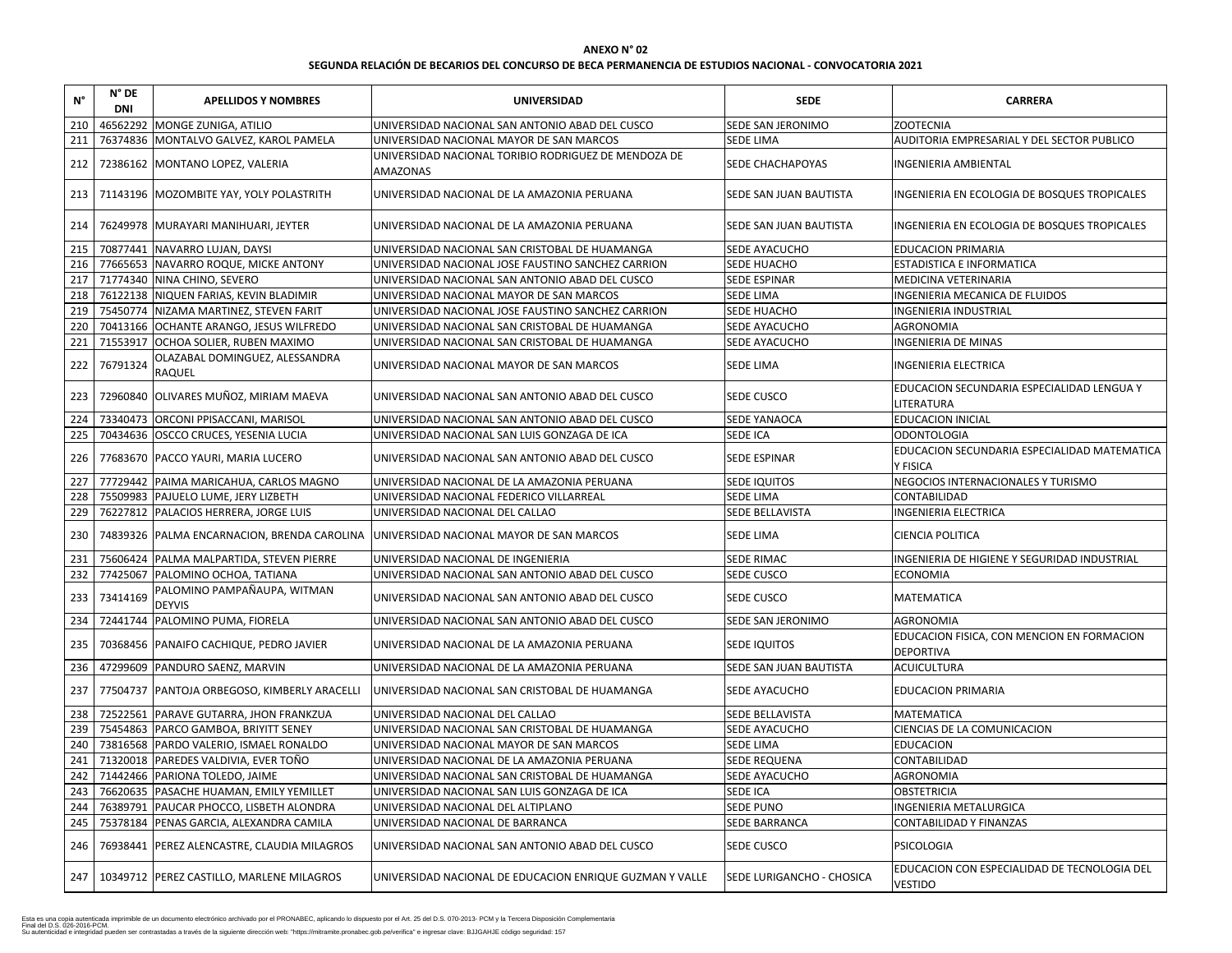| 248<br>70362755   PEREZ PUMA, EDITH ELIZABETH<br><b>SEDE CUSCO</b><br>UNIVERSIDAD NACIONAL SAN ANTONIO ABAD DEL CUSCO<br>Y FISICA<br>72838755 PEREZ SANTOS, ELVERT HAMIL<br>249<br><b>SEDE CUSCO</b><br><b>INGENIERIA QUIMICA</b><br>UNIVERSIDAD NACIONAL SAN ANTONIO ABAD DEL CUSCO<br>250<br>72366769 PEREZ TELLO, KELLY NICOLE<br><b>SEDE LIMA</b><br>UNIVERSIDAD NACIONAL MAYOR DE SAN MARCOS<br>MICROBIOLOGIA Y PARASITOLOGIA<br>48357643 PEREZ TORRES, CELIA<br>251<br><b>SEDE CUSCO</b><br>ARQUEOLOGIA<br>UNIVERSIDAD NACIONAL SAN ANTONIO ABAD DEL CUSCO<br>252<br>72188916   PINEDO JIBAJA, ALEJANDRO MAGNU<br>UNIVERSIDAD NACIONAL AUTONOMA DE ALTO AMAZONAS<br><b>SEDE YURIMAGUAS</b><br><b>AGRONOMIA</b><br><b>SEDE SAN JUAN BAUTISTA</b><br>253<br>71224692 POMACHARI PIZANGO, MARIA ESTHER<br>UNIVERSIDAD NACIONAL DE LA AMAZONIA PERUANA<br>254<br>71952864 POZO SARMIENTO, SAYDA<br>SEDE AYACUCHO<br>UNIVERSIDAD NACIONAL SAN CRISTOBAL DE HUAMANGA<br><b>CONTABILIDAD Y AUDITORIA</b><br>255<br>73787994 PUMA MANOL, AMPARO<br>UNIVERSIDAD NACIONAL SAN ANTONIO ABAD DEL CUSCO<br><b>SEDE CUSCO</b><br><b>ENFERMERIA</b><br>256<br>47929505 PUMALLIHUA RAMOS, MAWOME<br><b>INGENIERIA QUIMICA</b><br>UNIVERSIDAD NACIONAL SAN CRISTOBAL DE HUAMANGA<br>SEDE AYACUCHO<br>76143740 QQUENTA SOTO, ROCIO<br>257<br>UNIVERSIDAD NACIONAL SAN ANTONIO ABAD DEL CUSCO<br><b>SEDE CUSCO</b><br>CIENCIAS DE LA COMUNICACION<br>258<br>73864796 QUINTANILLA AREVALO, PABLO AUGUSTO<br>UNIVERSIDAD NACIONAL DE LA AMAZONIA PERUANA<br><b>SEDE SAN JUAN BAUTISTA</b><br><b>AGRONOMIA</b><br>259<br>76533628 QUINTO SILVESTRE, NAYELI<br>UNIVERSIDAD NACIONAL DE EDUCACION ENRIQUE GUZMAN Y VALLE<br><b>SEDE LURIGANCHO - CHOSICA</b><br>NIÑEZ TEMPRANA<br>77279492 QUISINI LINARES, KEYDI ANAHI<br>260<br>UNIVERSIDAD NACIONAL SAN ANTONIO ABAD DEL CUSCO<br><b>SEDE ESPINAR</b><br><b>MEDICINA VETERINARIA</b><br>261<br>71736151 QUISPE ADCO, ELVIS JHONATHAN<br>UNIVERSIDAD NACIONAL DE SAN AGUSTIN DE AREQUIPA<br><b>SEDE AREQUIPA</b><br><b>INGENIERIA INDUSTRIAL</b><br>262<br>74997564 QUISPE CCANA, JULY MARCIA<br>UNIVERSIDAD NACIONAL SAN ANTONIO ABAD DEL CUSCO<br><b>SEDE CUSCO</b><br><b>INGENIERIA QUIMICA</b><br>71586488 QUISPE CENTENO, LYSETTE RICARDINA<br><b>SEDE CUSCO</b><br><b>ENFERMERIA</b><br>263<br>UNIVERSIDAD NACIONAL SAN ANTONIO ABAD DEL CUSCO<br>74199404 QUISPE CONDORI, JAQUELIN<br>264<br><b>SEDE CUSCO</b><br><b>CIENCIAS ADMINISTRATIVAS</b><br>UNIVERSIDAD NACIONAL SAN ANTONIO ABAD DEL CUSCO<br>265<br>46614950 QUISPE HUAHUASONCO, EDWIN<br>UNIVERSIDAD NACIONAL SAN ANTONIO ABAD DEL CUSCO<br><b>SEDE CUSCO</b><br><b>INGENIERIA CIVIL</b><br>73988064 QUISPE HUAMANI, MARYMAR<br><b>CIENCIAS ADMINISTRATIVAS</b><br>266<br>UNIVERSIDAD NACIONAL SAN ANTONIO ABAD DEL CUSCO<br>SEDE CUSCO<br>267<br>77141274<br>QUISPE HUANCA, ARNOLD<br>UNIVERSIDAD NACIONAL SAN ANTONIO ABAD DEL CUSCO<br><b>SEDE CUSCO</b><br>CIENCIAS DE LA COMUNICACION<br>73197999 QUISPE HUANCARA, KATHERIN ESTHEFANY<br>268<br>UNIVERSIDAD NACIONAL DEL ALTIPLANO<br><b>SEDE PUNO</b><br>ADMINISTRACION<br>269<br>75062954 QUISPE HUARANCCA, ROBERTO<br>UNIVERSIDAD NACIONAL SAN ANTONIO ABAD DEL CUSCO<br><b>SEDE CUSCO</b><br><b>FISICA</b><br>71730981 QUISPE ILBERTO, ERNESTO<br>270<br>UNIVERSIDAD NACIONAL SAN ANTONIO ABAD DEL CUSCO<br><b>SEDE SAN JERONIMO</b><br><b>AGRONOMIA</b><br>271 74322056 QUISPE MERMA, JOSEPH MENDELSHON<br><b>MATEMATICAS</b><br>UNIVERSIDAD NACIONAL DE SAN AGUSTIN DE AREQUIPA<br><b>SEDE AREQUIPA</b><br>272<br>73229872 QUISPE NAVARRO, CIRO ISAIAS<br><b>SEDE PUNO</b><br>UNIVERSIDAD NACIONAL DEL ALTIPLANO<br>INGENIERIA ESTADISTICA E INFORMATICA<br>273<br>74421640 QUISPE QUICO, NURIA<br>UNIVERSIDAD NACIONAL SAN ANTONIO ABAD DEL CUSCO<br>SEDE CUSCO<br><b>HISTORIA</b><br>274<br>75222995 QUISPE RAMOS, KAREN ANAIS<br><b>SEDE CUSCO</b><br>UNIVERSIDAD NACIONAL SAN ANTONIO ABAD DEL CUSCO<br><b>CIENCIAS ADMINISTRATIVAS</b><br>275<br>74640766 QUISPE SINTI, MELANY LESLIE<br>SEDE AREQUIPA<br><b>ADMINISTRACION</b><br>UNIVERSIDAD NACIONAL DE SAN AGUSTIN DE AREQUIPA<br>276<br>74224403 QUISPE SONCCO, JHENRRY<br><b>SEDE CUSCO</b><br>INGENIERIA METALURGICA<br>UNIVERSIDAD NACIONAL SAN ANTONIO ABAD DEL CUSCO<br>277<br>71861195 QUISPE VACA, ZORAYA JHESELY<br>SEDE SANTIAGO DE CHUCO<br>UNIVERSIDAD NACIONAL DE TRUJILLO<br><b>AGRONOMIA</b><br>278<br>62045888 QUISPE VALDEZ, YANINA<br>UNIVERSIDAD NACIONAL SAN ANTONIO ABAD DEL CUSCO<br><b>SEDE ESPINAR</b><br><b>EDUCACION PRIMARIA</b><br><b>BIOLOGIA</b><br>279<br>71257211 RAIME QQUELLON, MARIAN TRINIDAD<br>UNIVERSIDAD NACIONAL SAN ANTONIO ABAD DEL CUSCO<br><b>SEDE CUSCO</b><br>EDUCACION SECUNDARIA ESPECIALIDAD LENGUA Y<br>280<br>71527478 RAMOS HUAMAN, MARIBEL<br>UNIVERSIDAD NACIONAL SAN ANTONIO ABAD DEL CUSCO<br><b>SEDE CUSCO</b><br>LITERATURA<br>REATEGUI CHARPENTIER, DARLENE<br>73149730<br>281<br>UNIVERSIDAD NACIONAL DE LA AMAZONIA PERUANA<br><b>SEDE SAN JUAN BAUTISTA</b><br>FARMACIA Y BIOQUIMICA<br><b>XIOMARA</b><br>71620318 REGALADO BARBOZA, JANET<br><b>GEOGRAFIA</b><br>UNIVERSIDAD NACIONAL MAYOR DE SAN MARCOS<br><b>SEDE LIMA</b><br>282<br>REGALADO BARDALES, KATHERING<br>60841054<br>283<br>UNIVERSIDAD NACIONAL AUTONOMA DE ALTO AMAZONAS<br><b>SEDE YURIMAGUAS</b><br><b>CONTABILIDAD</b> | $N^{\circ}$ | $N^{\circ}$ DE<br><b>DNI</b> | <b>APELLIDOS Y NOMBRES</b> | <b>UNIVERSIDAD</b> | <b>SEDE</b> | <b>CARRERA</b>                                  |
|----------------------------------------------------------------------------------------------------------------------------------------------------------------------------------------------------------------------------------------------------------------------------------------------------------------------------------------------------------------------------------------------------------------------------------------------------------------------------------------------------------------------------------------------------------------------------------------------------------------------------------------------------------------------------------------------------------------------------------------------------------------------------------------------------------------------------------------------------------------------------------------------------------------------------------------------------------------------------------------------------------------------------------------------------------------------------------------------------------------------------------------------------------------------------------------------------------------------------------------------------------------------------------------------------------------------------------------------------------------------------------------------------------------------------------------------------------------------------------------------------------------------------------------------------------------------------------------------------------------------------------------------------------------------------------------------------------------------------------------------------------------------------------------------------------------------------------------------------------------------------------------------------------------------------------------------------------------------------------------------------------------------------------------------------------------------------------------------------------------------------------------------------------------------------------------------------------------------------------------------------------------------------------------------------------------------------------------------------------------------------------------------------------------------------------------------------------------------------------------------------------------------------------------------------------------------------------------------------------------------------------------------------------------------------------------------------------------------------------------------------------------------------------------------------------------------------------------------------------------------------------------------------------------------------------------------------------------------------------------------------------------------------------------------------------------------------------------------------------------------------------------------------------------------------------------------------------------------------------------------------------------------------------------------------------------------------------------------------------------------------------------------------------------------------------------------------------------------------------------------------------------------------------------------------------------------------------------------------------------------------------------------------------------------------------------------------------------------------------------------------------------------------------------------------------------------------------------------------------------------------------------------------------------------------------------------------------------------------------------------------------------------------------------------------------------------------------------------------------------------------------------------------------------------------------------------------------------------------------------------------------------------------------------------------------------------------------------------------------------------------------------------------------------------------------------------------------------------------------------------------------------------------------------------------------------------------------------------------------------------------------------------------------------------------------------------------------------------------------------------------------------------------------------------------------------------------------------------------------------------------------------------------------------------------------------------------------------------------------------------------------------------------------------------------------------------------------------------------------------------------------------------------------------------------------------------------------------------------------------------------------------------------------------------------------------------------------------------------------------------------------|-------------|------------------------------|----------------------------|--------------------|-------------|-------------------------------------------------|
|                                                                                                                                                                                                                                                                                                                                                                                                                                                                                                                                                                                                                                                                                                                                                                                                                                                                                                                                                                                                                                                                                                                                                                                                                                                                                                                                                                                                                                                                                                                                                                                                                                                                                                                                                                                                                                                                                                                                                                                                                                                                                                                                                                                                                                                                                                                                                                                                                                                                                                                                                                                                                                                                                                                                                                                                                                                                                                                                                                                                                                                                                                                                                                                                                                                                                                                                                                                                                                                                                                                                                                                                                                                                                                                                                                                                                                                                                                                                                                                                                                                                                                                                                                                                                                                                                                                                                                                                                                                                                                                                                                                                                                                                                                                                                                                                                                                                                                                                                                                                                                                                                                                                                                                                                                                                                                                                                                                  |             |                              |                            |                    |             | EDUCACION SECUNDARIA ESPECIALIDAD MATEMATICA    |
|                                                                                                                                                                                                                                                                                                                                                                                                                                                                                                                                                                                                                                                                                                                                                                                                                                                                                                                                                                                                                                                                                                                                                                                                                                                                                                                                                                                                                                                                                                                                                                                                                                                                                                                                                                                                                                                                                                                                                                                                                                                                                                                                                                                                                                                                                                                                                                                                                                                                                                                                                                                                                                                                                                                                                                                                                                                                                                                                                                                                                                                                                                                                                                                                                                                                                                                                                                                                                                                                                                                                                                                                                                                                                                                                                                                                                                                                                                                                                                                                                                                                                                                                                                                                                                                                                                                                                                                                                                                                                                                                                                                                                                                                                                                                                                                                                                                                                                                                                                                                                                                                                                                                                                                                                                                                                                                                                                                  |             |                              |                            |                    |             |                                                 |
|                                                                                                                                                                                                                                                                                                                                                                                                                                                                                                                                                                                                                                                                                                                                                                                                                                                                                                                                                                                                                                                                                                                                                                                                                                                                                                                                                                                                                                                                                                                                                                                                                                                                                                                                                                                                                                                                                                                                                                                                                                                                                                                                                                                                                                                                                                                                                                                                                                                                                                                                                                                                                                                                                                                                                                                                                                                                                                                                                                                                                                                                                                                                                                                                                                                                                                                                                                                                                                                                                                                                                                                                                                                                                                                                                                                                                                                                                                                                                                                                                                                                                                                                                                                                                                                                                                                                                                                                                                                                                                                                                                                                                                                                                                                                                                                                                                                                                                                                                                                                                                                                                                                                                                                                                                                                                                                                                                                  |             |                              |                            |                    |             |                                                 |
|                                                                                                                                                                                                                                                                                                                                                                                                                                                                                                                                                                                                                                                                                                                                                                                                                                                                                                                                                                                                                                                                                                                                                                                                                                                                                                                                                                                                                                                                                                                                                                                                                                                                                                                                                                                                                                                                                                                                                                                                                                                                                                                                                                                                                                                                                                                                                                                                                                                                                                                                                                                                                                                                                                                                                                                                                                                                                                                                                                                                                                                                                                                                                                                                                                                                                                                                                                                                                                                                                                                                                                                                                                                                                                                                                                                                                                                                                                                                                                                                                                                                                                                                                                                                                                                                                                                                                                                                                                                                                                                                                                                                                                                                                                                                                                                                                                                                                                                                                                                                                                                                                                                                                                                                                                                                                                                                                                                  |             |                              |                            |                    |             |                                                 |
|                                                                                                                                                                                                                                                                                                                                                                                                                                                                                                                                                                                                                                                                                                                                                                                                                                                                                                                                                                                                                                                                                                                                                                                                                                                                                                                                                                                                                                                                                                                                                                                                                                                                                                                                                                                                                                                                                                                                                                                                                                                                                                                                                                                                                                                                                                                                                                                                                                                                                                                                                                                                                                                                                                                                                                                                                                                                                                                                                                                                                                                                                                                                                                                                                                                                                                                                                                                                                                                                                                                                                                                                                                                                                                                                                                                                                                                                                                                                                                                                                                                                                                                                                                                                                                                                                                                                                                                                                                                                                                                                                                                                                                                                                                                                                                                                                                                                                                                                                                                                                                                                                                                                                                                                                                                                                                                                                                                  |             |                              |                            |                    |             |                                                 |
|                                                                                                                                                                                                                                                                                                                                                                                                                                                                                                                                                                                                                                                                                                                                                                                                                                                                                                                                                                                                                                                                                                                                                                                                                                                                                                                                                                                                                                                                                                                                                                                                                                                                                                                                                                                                                                                                                                                                                                                                                                                                                                                                                                                                                                                                                                                                                                                                                                                                                                                                                                                                                                                                                                                                                                                                                                                                                                                                                                                                                                                                                                                                                                                                                                                                                                                                                                                                                                                                                                                                                                                                                                                                                                                                                                                                                                                                                                                                                                                                                                                                                                                                                                                                                                                                                                                                                                                                                                                                                                                                                                                                                                                                                                                                                                                                                                                                                                                                                                                                                                                                                                                                                                                                                                                                                                                                                                                  |             |                              |                            |                    |             | INGENIERIA EN ECOLOGIA DE BOSQUES TROPICALES    |
|                                                                                                                                                                                                                                                                                                                                                                                                                                                                                                                                                                                                                                                                                                                                                                                                                                                                                                                                                                                                                                                                                                                                                                                                                                                                                                                                                                                                                                                                                                                                                                                                                                                                                                                                                                                                                                                                                                                                                                                                                                                                                                                                                                                                                                                                                                                                                                                                                                                                                                                                                                                                                                                                                                                                                                                                                                                                                                                                                                                                                                                                                                                                                                                                                                                                                                                                                                                                                                                                                                                                                                                                                                                                                                                                                                                                                                                                                                                                                                                                                                                                                                                                                                                                                                                                                                                                                                                                                                                                                                                                                                                                                                                                                                                                                                                                                                                                                                                                                                                                                                                                                                                                                                                                                                                                                                                                                                                  |             |                              |                            |                    |             |                                                 |
|                                                                                                                                                                                                                                                                                                                                                                                                                                                                                                                                                                                                                                                                                                                                                                                                                                                                                                                                                                                                                                                                                                                                                                                                                                                                                                                                                                                                                                                                                                                                                                                                                                                                                                                                                                                                                                                                                                                                                                                                                                                                                                                                                                                                                                                                                                                                                                                                                                                                                                                                                                                                                                                                                                                                                                                                                                                                                                                                                                                                                                                                                                                                                                                                                                                                                                                                                                                                                                                                                                                                                                                                                                                                                                                                                                                                                                                                                                                                                                                                                                                                                                                                                                                                                                                                                                                                                                                                                                                                                                                                                                                                                                                                                                                                                                                                                                                                                                                                                                                                                                                                                                                                                                                                                                                                                                                                                                                  |             |                              |                            |                    |             |                                                 |
|                                                                                                                                                                                                                                                                                                                                                                                                                                                                                                                                                                                                                                                                                                                                                                                                                                                                                                                                                                                                                                                                                                                                                                                                                                                                                                                                                                                                                                                                                                                                                                                                                                                                                                                                                                                                                                                                                                                                                                                                                                                                                                                                                                                                                                                                                                                                                                                                                                                                                                                                                                                                                                                                                                                                                                                                                                                                                                                                                                                                                                                                                                                                                                                                                                                                                                                                                                                                                                                                                                                                                                                                                                                                                                                                                                                                                                                                                                                                                                                                                                                                                                                                                                                                                                                                                                                                                                                                                                                                                                                                                                                                                                                                                                                                                                                                                                                                                                                                                                                                                                                                                                                                                                                                                                                                                                                                                                                  |             |                              |                            |                    |             |                                                 |
|                                                                                                                                                                                                                                                                                                                                                                                                                                                                                                                                                                                                                                                                                                                                                                                                                                                                                                                                                                                                                                                                                                                                                                                                                                                                                                                                                                                                                                                                                                                                                                                                                                                                                                                                                                                                                                                                                                                                                                                                                                                                                                                                                                                                                                                                                                                                                                                                                                                                                                                                                                                                                                                                                                                                                                                                                                                                                                                                                                                                                                                                                                                                                                                                                                                                                                                                                                                                                                                                                                                                                                                                                                                                                                                                                                                                                                                                                                                                                                                                                                                                                                                                                                                                                                                                                                                                                                                                                                                                                                                                                                                                                                                                                                                                                                                                                                                                                                                                                                                                                                                                                                                                                                                                                                                                                                                                                                                  |             |                              |                            |                    |             |                                                 |
|                                                                                                                                                                                                                                                                                                                                                                                                                                                                                                                                                                                                                                                                                                                                                                                                                                                                                                                                                                                                                                                                                                                                                                                                                                                                                                                                                                                                                                                                                                                                                                                                                                                                                                                                                                                                                                                                                                                                                                                                                                                                                                                                                                                                                                                                                                                                                                                                                                                                                                                                                                                                                                                                                                                                                                                                                                                                                                                                                                                                                                                                                                                                                                                                                                                                                                                                                                                                                                                                                                                                                                                                                                                                                                                                                                                                                                                                                                                                                                                                                                                                                                                                                                                                                                                                                                                                                                                                                                                                                                                                                                                                                                                                                                                                                                                                                                                                                                                                                                                                                                                                                                                                                                                                                                                                                                                                                                                  |             |                              |                            |                    |             |                                                 |
|                                                                                                                                                                                                                                                                                                                                                                                                                                                                                                                                                                                                                                                                                                                                                                                                                                                                                                                                                                                                                                                                                                                                                                                                                                                                                                                                                                                                                                                                                                                                                                                                                                                                                                                                                                                                                                                                                                                                                                                                                                                                                                                                                                                                                                                                                                                                                                                                                                                                                                                                                                                                                                                                                                                                                                                                                                                                                                                                                                                                                                                                                                                                                                                                                                                                                                                                                                                                                                                                                                                                                                                                                                                                                                                                                                                                                                                                                                                                                                                                                                                                                                                                                                                                                                                                                                                                                                                                                                                                                                                                                                                                                                                                                                                                                                                                                                                                                                                                                                                                                                                                                                                                                                                                                                                                                                                                                                                  |             |                              |                            |                    |             | EDUCACION CON ESPECIALIDAD DE EDUCACION INICIAL |
|                                                                                                                                                                                                                                                                                                                                                                                                                                                                                                                                                                                                                                                                                                                                                                                                                                                                                                                                                                                                                                                                                                                                                                                                                                                                                                                                                                                                                                                                                                                                                                                                                                                                                                                                                                                                                                                                                                                                                                                                                                                                                                                                                                                                                                                                                                                                                                                                                                                                                                                                                                                                                                                                                                                                                                                                                                                                                                                                                                                                                                                                                                                                                                                                                                                                                                                                                                                                                                                                                                                                                                                                                                                                                                                                                                                                                                                                                                                                                                                                                                                                                                                                                                                                                                                                                                                                                                                                                                                                                                                                                                                                                                                                                                                                                                                                                                                                                                                                                                                                                                                                                                                                                                                                                                                                                                                                                                                  |             |                              |                            |                    |             |                                                 |
|                                                                                                                                                                                                                                                                                                                                                                                                                                                                                                                                                                                                                                                                                                                                                                                                                                                                                                                                                                                                                                                                                                                                                                                                                                                                                                                                                                                                                                                                                                                                                                                                                                                                                                                                                                                                                                                                                                                                                                                                                                                                                                                                                                                                                                                                                                                                                                                                                                                                                                                                                                                                                                                                                                                                                                                                                                                                                                                                                                                                                                                                                                                                                                                                                                                                                                                                                                                                                                                                                                                                                                                                                                                                                                                                                                                                                                                                                                                                                                                                                                                                                                                                                                                                                                                                                                                                                                                                                                                                                                                                                                                                                                                                                                                                                                                                                                                                                                                                                                                                                                                                                                                                                                                                                                                                                                                                                                                  |             |                              |                            |                    |             |                                                 |
|                                                                                                                                                                                                                                                                                                                                                                                                                                                                                                                                                                                                                                                                                                                                                                                                                                                                                                                                                                                                                                                                                                                                                                                                                                                                                                                                                                                                                                                                                                                                                                                                                                                                                                                                                                                                                                                                                                                                                                                                                                                                                                                                                                                                                                                                                                                                                                                                                                                                                                                                                                                                                                                                                                                                                                                                                                                                                                                                                                                                                                                                                                                                                                                                                                                                                                                                                                                                                                                                                                                                                                                                                                                                                                                                                                                                                                                                                                                                                                                                                                                                                                                                                                                                                                                                                                                                                                                                                                                                                                                                                                                                                                                                                                                                                                                                                                                                                                                                                                                                                                                                                                                                                                                                                                                                                                                                                                                  |             |                              |                            |                    |             |                                                 |
|                                                                                                                                                                                                                                                                                                                                                                                                                                                                                                                                                                                                                                                                                                                                                                                                                                                                                                                                                                                                                                                                                                                                                                                                                                                                                                                                                                                                                                                                                                                                                                                                                                                                                                                                                                                                                                                                                                                                                                                                                                                                                                                                                                                                                                                                                                                                                                                                                                                                                                                                                                                                                                                                                                                                                                                                                                                                                                                                                                                                                                                                                                                                                                                                                                                                                                                                                                                                                                                                                                                                                                                                                                                                                                                                                                                                                                                                                                                                                                                                                                                                                                                                                                                                                                                                                                                                                                                                                                                                                                                                                                                                                                                                                                                                                                                                                                                                                                                                                                                                                                                                                                                                                                                                                                                                                                                                                                                  |             |                              |                            |                    |             |                                                 |
|                                                                                                                                                                                                                                                                                                                                                                                                                                                                                                                                                                                                                                                                                                                                                                                                                                                                                                                                                                                                                                                                                                                                                                                                                                                                                                                                                                                                                                                                                                                                                                                                                                                                                                                                                                                                                                                                                                                                                                                                                                                                                                                                                                                                                                                                                                                                                                                                                                                                                                                                                                                                                                                                                                                                                                                                                                                                                                                                                                                                                                                                                                                                                                                                                                                                                                                                                                                                                                                                                                                                                                                                                                                                                                                                                                                                                                                                                                                                                                                                                                                                                                                                                                                                                                                                                                                                                                                                                                                                                                                                                                                                                                                                                                                                                                                                                                                                                                                                                                                                                                                                                                                                                                                                                                                                                                                                                                                  |             |                              |                            |                    |             |                                                 |
|                                                                                                                                                                                                                                                                                                                                                                                                                                                                                                                                                                                                                                                                                                                                                                                                                                                                                                                                                                                                                                                                                                                                                                                                                                                                                                                                                                                                                                                                                                                                                                                                                                                                                                                                                                                                                                                                                                                                                                                                                                                                                                                                                                                                                                                                                                                                                                                                                                                                                                                                                                                                                                                                                                                                                                                                                                                                                                                                                                                                                                                                                                                                                                                                                                                                                                                                                                                                                                                                                                                                                                                                                                                                                                                                                                                                                                                                                                                                                                                                                                                                                                                                                                                                                                                                                                                                                                                                                                                                                                                                                                                                                                                                                                                                                                                                                                                                                                                                                                                                                                                                                                                                                                                                                                                                                                                                                                                  |             |                              |                            |                    |             |                                                 |
|                                                                                                                                                                                                                                                                                                                                                                                                                                                                                                                                                                                                                                                                                                                                                                                                                                                                                                                                                                                                                                                                                                                                                                                                                                                                                                                                                                                                                                                                                                                                                                                                                                                                                                                                                                                                                                                                                                                                                                                                                                                                                                                                                                                                                                                                                                                                                                                                                                                                                                                                                                                                                                                                                                                                                                                                                                                                                                                                                                                                                                                                                                                                                                                                                                                                                                                                                                                                                                                                                                                                                                                                                                                                                                                                                                                                                                                                                                                                                                                                                                                                                                                                                                                                                                                                                                                                                                                                                                                                                                                                                                                                                                                                                                                                                                                                                                                                                                                                                                                                                                                                                                                                                                                                                                                                                                                                                                                  |             |                              |                            |                    |             |                                                 |
|                                                                                                                                                                                                                                                                                                                                                                                                                                                                                                                                                                                                                                                                                                                                                                                                                                                                                                                                                                                                                                                                                                                                                                                                                                                                                                                                                                                                                                                                                                                                                                                                                                                                                                                                                                                                                                                                                                                                                                                                                                                                                                                                                                                                                                                                                                                                                                                                                                                                                                                                                                                                                                                                                                                                                                                                                                                                                                                                                                                                                                                                                                                                                                                                                                                                                                                                                                                                                                                                                                                                                                                                                                                                                                                                                                                                                                                                                                                                                                                                                                                                                                                                                                                                                                                                                                                                                                                                                                                                                                                                                                                                                                                                                                                                                                                                                                                                                                                                                                                                                                                                                                                                                                                                                                                                                                                                                                                  |             |                              |                            |                    |             |                                                 |
|                                                                                                                                                                                                                                                                                                                                                                                                                                                                                                                                                                                                                                                                                                                                                                                                                                                                                                                                                                                                                                                                                                                                                                                                                                                                                                                                                                                                                                                                                                                                                                                                                                                                                                                                                                                                                                                                                                                                                                                                                                                                                                                                                                                                                                                                                                                                                                                                                                                                                                                                                                                                                                                                                                                                                                                                                                                                                                                                                                                                                                                                                                                                                                                                                                                                                                                                                                                                                                                                                                                                                                                                                                                                                                                                                                                                                                                                                                                                                                                                                                                                                                                                                                                                                                                                                                                                                                                                                                                                                                                                                                                                                                                                                                                                                                                                                                                                                                                                                                                                                                                                                                                                                                                                                                                                                                                                                                                  |             |                              |                            |                    |             |                                                 |
|                                                                                                                                                                                                                                                                                                                                                                                                                                                                                                                                                                                                                                                                                                                                                                                                                                                                                                                                                                                                                                                                                                                                                                                                                                                                                                                                                                                                                                                                                                                                                                                                                                                                                                                                                                                                                                                                                                                                                                                                                                                                                                                                                                                                                                                                                                                                                                                                                                                                                                                                                                                                                                                                                                                                                                                                                                                                                                                                                                                                                                                                                                                                                                                                                                                                                                                                                                                                                                                                                                                                                                                                                                                                                                                                                                                                                                                                                                                                                                                                                                                                                                                                                                                                                                                                                                                                                                                                                                                                                                                                                                                                                                                                                                                                                                                                                                                                                                                                                                                                                                                                                                                                                                                                                                                                                                                                                                                  |             |                              |                            |                    |             | EDUCACION SECUNDARIA ESPECIALIDAD EDUCACION     |
|                                                                                                                                                                                                                                                                                                                                                                                                                                                                                                                                                                                                                                                                                                                                                                                                                                                                                                                                                                                                                                                                                                                                                                                                                                                                                                                                                                                                                                                                                                                                                                                                                                                                                                                                                                                                                                                                                                                                                                                                                                                                                                                                                                                                                                                                                                                                                                                                                                                                                                                                                                                                                                                                                                                                                                                                                                                                                                                                                                                                                                                                                                                                                                                                                                                                                                                                                                                                                                                                                                                                                                                                                                                                                                                                                                                                                                                                                                                                                                                                                                                                                                                                                                                                                                                                                                                                                                                                                                                                                                                                                                                                                                                                                                                                                                                                                                                                                                                                                                                                                                                                                                                                                                                                                                                                                                                                                                                  |             |                              |                            |                    |             |                                                 |
|                                                                                                                                                                                                                                                                                                                                                                                                                                                                                                                                                                                                                                                                                                                                                                                                                                                                                                                                                                                                                                                                                                                                                                                                                                                                                                                                                                                                                                                                                                                                                                                                                                                                                                                                                                                                                                                                                                                                                                                                                                                                                                                                                                                                                                                                                                                                                                                                                                                                                                                                                                                                                                                                                                                                                                                                                                                                                                                                                                                                                                                                                                                                                                                                                                                                                                                                                                                                                                                                                                                                                                                                                                                                                                                                                                                                                                                                                                                                                                                                                                                                                                                                                                                                                                                                                                                                                                                                                                                                                                                                                                                                                                                                                                                                                                                                                                                                                                                                                                                                                                                                                                                                                                                                                                                                                                                                                                                  |             |                              |                            |                    |             |                                                 |
|                                                                                                                                                                                                                                                                                                                                                                                                                                                                                                                                                                                                                                                                                                                                                                                                                                                                                                                                                                                                                                                                                                                                                                                                                                                                                                                                                                                                                                                                                                                                                                                                                                                                                                                                                                                                                                                                                                                                                                                                                                                                                                                                                                                                                                                                                                                                                                                                                                                                                                                                                                                                                                                                                                                                                                                                                                                                                                                                                                                                                                                                                                                                                                                                                                                                                                                                                                                                                                                                                                                                                                                                                                                                                                                                                                                                                                                                                                                                                                                                                                                                                                                                                                                                                                                                                                                                                                                                                                                                                                                                                                                                                                                                                                                                                                                                                                                                                                                                                                                                                                                                                                                                                                                                                                                                                                                                                                                  |             |                              |                            |                    |             |                                                 |
|                                                                                                                                                                                                                                                                                                                                                                                                                                                                                                                                                                                                                                                                                                                                                                                                                                                                                                                                                                                                                                                                                                                                                                                                                                                                                                                                                                                                                                                                                                                                                                                                                                                                                                                                                                                                                                                                                                                                                                                                                                                                                                                                                                                                                                                                                                                                                                                                                                                                                                                                                                                                                                                                                                                                                                                                                                                                                                                                                                                                                                                                                                                                                                                                                                                                                                                                                                                                                                                                                                                                                                                                                                                                                                                                                                                                                                                                                                                                                                                                                                                                                                                                                                                                                                                                                                                                                                                                                                                                                                                                                                                                                                                                                                                                                                                                                                                                                                                                                                                                                                                                                                                                                                                                                                                                                                                                                                                  |             |                              |                            |                    |             |                                                 |
|                                                                                                                                                                                                                                                                                                                                                                                                                                                                                                                                                                                                                                                                                                                                                                                                                                                                                                                                                                                                                                                                                                                                                                                                                                                                                                                                                                                                                                                                                                                                                                                                                                                                                                                                                                                                                                                                                                                                                                                                                                                                                                                                                                                                                                                                                                                                                                                                                                                                                                                                                                                                                                                                                                                                                                                                                                                                                                                                                                                                                                                                                                                                                                                                                                                                                                                                                                                                                                                                                                                                                                                                                                                                                                                                                                                                                                                                                                                                                                                                                                                                                                                                                                                                                                                                                                                                                                                                                                                                                                                                                                                                                                                                                                                                                                                                                                                                                                                                                                                                                                                                                                                                                                                                                                                                                                                                                                                  |             |                              |                            |                    |             |                                                 |
|                                                                                                                                                                                                                                                                                                                                                                                                                                                                                                                                                                                                                                                                                                                                                                                                                                                                                                                                                                                                                                                                                                                                                                                                                                                                                                                                                                                                                                                                                                                                                                                                                                                                                                                                                                                                                                                                                                                                                                                                                                                                                                                                                                                                                                                                                                                                                                                                                                                                                                                                                                                                                                                                                                                                                                                                                                                                                                                                                                                                                                                                                                                                                                                                                                                                                                                                                                                                                                                                                                                                                                                                                                                                                                                                                                                                                                                                                                                                                                                                                                                                                                                                                                                                                                                                                                                                                                                                                                                                                                                                                                                                                                                                                                                                                                                                                                                                                                                                                                                                                                                                                                                                                                                                                                                                                                                                                                                  |             |                              |                            |                    |             |                                                 |
|                                                                                                                                                                                                                                                                                                                                                                                                                                                                                                                                                                                                                                                                                                                                                                                                                                                                                                                                                                                                                                                                                                                                                                                                                                                                                                                                                                                                                                                                                                                                                                                                                                                                                                                                                                                                                                                                                                                                                                                                                                                                                                                                                                                                                                                                                                                                                                                                                                                                                                                                                                                                                                                                                                                                                                                                                                                                                                                                                                                                                                                                                                                                                                                                                                                                                                                                                                                                                                                                                                                                                                                                                                                                                                                                                                                                                                                                                                                                                                                                                                                                                                                                                                                                                                                                                                                                                                                                                                                                                                                                                                                                                                                                                                                                                                                                                                                                                                                                                                                                                                                                                                                                                                                                                                                                                                                                                                                  |             |                              |                            |                    |             |                                                 |
|                                                                                                                                                                                                                                                                                                                                                                                                                                                                                                                                                                                                                                                                                                                                                                                                                                                                                                                                                                                                                                                                                                                                                                                                                                                                                                                                                                                                                                                                                                                                                                                                                                                                                                                                                                                                                                                                                                                                                                                                                                                                                                                                                                                                                                                                                                                                                                                                                                                                                                                                                                                                                                                                                                                                                                                                                                                                                                                                                                                                                                                                                                                                                                                                                                                                                                                                                                                                                                                                                                                                                                                                                                                                                                                                                                                                                                                                                                                                                                                                                                                                                                                                                                                                                                                                                                                                                                                                                                                                                                                                                                                                                                                                                                                                                                                                                                                                                                                                                                                                                                                                                                                                                                                                                                                                                                                                                                                  |             |                              |                            |                    |             |                                                 |
|                                                                                                                                                                                                                                                                                                                                                                                                                                                                                                                                                                                                                                                                                                                                                                                                                                                                                                                                                                                                                                                                                                                                                                                                                                                                                                                                                                                                                                                                                                                                                                                                                                                                                                                                                                                                                                                                                                                                                                                                                                                                                                                                                                                                                                                                                                                                                                                                                                                                                                                                                                                                                                                                                                                                                                                                                                                                                                                                                                                                                                                                                                                                                                                                                                                                                                                                                                                                                                                                                                                                                                                                                                                                                                                                                                                                                                                                                                                                                                                                                                                                                                                                                                                                                                                                                                                                                                                                                                                                                                                                                                                                                                                                                                                                                                                                                                                                                                                                                                                                                                                                                                                                                                                                                                                                                                                                                                                  |             |                              |                            |                    |             |                                                 |
|                                                                                                                                                                                                                                                                                                                                                                                                                                                                                                                                                                                                                                                                                                                                                                                                                                                                                                                                                                                                                                                                                                                                                                                                                                                                                                                                                                                                                                                                                                                                                                                                                                                                                                                                                                                                                                                                                                                                                                                                                                                                                                                                                                                                                                                                                                                                                                                                                                                                                                                                                                                                                                                                                                                                                                                                                                                                                                                                                                                                                                                                                                                                                                                                                                                                                                                                                                                                                                                                                                                                                                                                                                                                                                                                                                                                                                                                                                                                                                                                                                                                                                                                                                                                                                                                                                                                                                                                                                                                                                                                                                                                                                                                                                                                                                                                                                                                                                                                                                                                                                                                                                                                                                                                                                                                                                                                                                                  |             |                              |                            |                    |             |                                                 |
|                                                                                                                                                                                                                                                                                                                                                                                                                                                                                                                                                                                                                                                                                                                                                                                                                                                                                                                                                                                                                                                                                                                                                                                                                                                                                                                                                                                                                                                                                                                                                                                                                                                                                                                                                                                                                                                                                                                                                                                                                                                                                                                                                                                                                                                                                                                                                                                                                                                                                                                                                                                                                                                                                                                                                                                                                                                                                                                                                                                                                                                                                                                                                                                                                                                                                                                                                                                                                                                                                                                                                                                                                                                                                                                                                                                                                                                                                                                                                                                                                                                                                                                                                                                                                                                                                                                                                                                                                                                                                                                                                                                                                                                                                                                                                                                                                                                                                                                                                                                                                                                                                                                                                                                                                                                                                                                                                                                  |             |                              |                            |                    |             |                                                 |
|                                                                                                                                                                                                                                                                                                                                                                                                                                                                                                                                                                                                                                                                                                                                                                                                                                                                                                                                                                                                                                                                                                                                                                                                                                                                                                                                                                                                                                                                                                                                                                                                                                                                                                                                                                                                                                                                                                                                                                                                                                                                                                                                                                                                                                                                                                                                                                                                                                                                                                                                                                                                                                                                                                                                                                                                                                                                                                                                                                                                                                                                                                                                                                                                                                                                                                                                                                                                                                                                                                                                                                                                                                                                                                                                                                                                                                                                                                                                                                                                                                                                                                                                                                                                                                                                                                                                                                                                                                                                                                                                                                                                                                                                                                                                                                                                                                                                                                                                                                                                                                                                                                                                                                                                                                                                                                                                                                                  |             |                              |                            |                    |             |                                                 |
|                                                                                                                                                                                                                                                                                                                                                                                                                                                                                                                                                                                                                                                                                                                                                                                                                                                                                                                                                                                                                                                                                                                                                                                                                                                                                                                                                                                                                                                                                                                                                                                                                                                                                                                                                                                                                                                                                                                                                                                                                                                                                                                                                                                                                                                                                                                                                                                                                                                                                                                                                                                                                                                                                                                                                                                                                                                                                                                                                                                                                                                                                                                                                                                                                                                                                                                                                                                                                                                                                                                                                                                                                                                                                                                                                                                                                                                                                                                                                                                                                                                                                                                                                                                                                                                                                                                                                                                                                                                                                                                                                                                                                                                                                                                                                                                                                                                                                                                                                                                                                                                                                                                                                                                                                                                                                                                                                                                  |             |                              |                            |                    |             |                                                 |
|                                                                                                                                                                                                                                                                                                                                                                                                                                                                                                                                                                                                                                                                                                                                                                                                                                                                                                                                                                                                                                                                                                                                                                                                                                                                                                                                                                                                                                                                                                                                                                                                                                                                                                                                                                                                                                                                                                                                                                                                                                                                                                                                                                                                                                                                                                                                                                                                                                                                                                                                                                                                                                                                                                                                                                                                                                                                                                                                                                                                                                                                                                                                                                                                                                                                                                                                                                                                                                                                                                                                                                                                                                                                                                                                                                                                                                                                                                                                                                                                                                                                                                                                                                                                                                                                                                                                                                                                                                                                                                                                                                                                                                                                                                                                                                                                                                                                                                                                                                                                                                                                                                                                                                                                                                                                                                                                                                                  |             |                              | <b>GIANELLA</b>            |                    |             |                                                 |
| EDUCACION CON ESPECIALIDAD DE ELECTRONICA E<br>75595225 RETUERTO NIÑO, ADILSON DEL PIERO<br>284<br><b>SEDE LURIGANCHO - CHOSICA</b><br>UNIVERSIDAD NACIONAL DE EDUCACION ENRIQUE GUZMAN Y VALLE<br><b>INFORMATICA</b>                                                                                                                                                                                                                                                                                                                                                                                                                                                                                                                                                                                                                                                                                                                                                                                                                                                                                                                                                                                                                                                                                                                                                                                                                                                                                                                                                                                                                                                                                                                                                                                                                                                                                                                                                                                                                                                                                                                                                                                                                                                                                                                                                                                                                                                                                                                                                                                                                                                                                                                                                                                                                                                                                                                                                                                                                                                                                                                                                                                                                                                                                                                                                                                                                                                                                                                                                                                                                                                                                                                                                                                                                                                                                                                                                                                                                                                                                                                                                                                                                                                                                                                                                                                                                                                                                                                                                                                                                                                                                                                                                                                                                                                                                                                                                                                                                                                                                                                                                                                                                                                                                                                                                            |             |                              |                            |                    |             |                                                 |
| 74826210 REYES CASTAÑEDA, EDWIN DANFFER<br>285<br>UNIVERSIDAD NACIONAL DEL CALLAO<br><b>INGENIERIA ELECTRICA</b><br>SEDE BELLAVISTA                                                                                                                                                                                                                                                                                                                                                                                                                                                                                                                                                                                                                                                                                                                                                                                                                                                                                                                                                                                                                                                                                                                                                                                                                                                                                                                                                                                                                                                                                                                                                                                                                                                                                                                                                                                                                                                                                                                                                                                                                                                                                                                                                                                                                                                                                                                                                                                                                                                                                                                                                                                                                                                                                                                                                                                                                                                                                                                                                                                                                                                                                                                                                                                                                                                                                                                                                                                                                                                                                                                                                                                                                                                                                                                                                                                                                                                                                                                                                                                                                                                                                                                                                                                                                                                                                                                                                                                                                                                                                                                                                                                                                                                                                                                                                                                                                                                                                                                                                                                                                                                                                                                                                                                                                                              |             |                              |                            |                    |             |                                                 |
| 286<br>74151365 REYES SANCHEZ, LUZ JUDITH CARMEN<br>UNIVERSIDAD NACIONAL DE LA AMAZONIA PERUANA<br><b>SEDE SAN JUAN BAUTISTA</b>                                                                                                                                                                                                                                                                                                                                                                                                                                                                                                                                                                                                                                                                                                                                                                                                                                                                                                                                                                                                                                                                                                                                                                                                                                                                                                                                                                                                                                                                                                                                                                                                                                                                                                                                                                                                                                                                                                                                                                                                                                                                                                                                                                                                                                                                                                                                                                                                                                                                                                                                                                                                                                                                                                                                                                                                                                                                                                                                                                                                                                                                                                                                                                                                                                                                                                                                                                                                                                                                                                                                                                                                                                                                                                                                                                                                                                                                                                                                                                                                                                                                                                                                                                                                                                                                                                                                                                                                                                                                                                                                                                                                                                                                                                                                                                                                                                                                                                                                                                                                                                                                                                                                                                                                                                                 |             |                              |                            |                    |             | INGENIERIA EN ECOLOGIA DE BOSQUES TROPICALES    |
| 76341112 RIOS LUCA, RAYSA THAIS<br><b>SEDE IQUITOS</b><br>287<br>UNIVERSIDAD NACIONAL DE LA AMAZONIA PERUANA<br>NEGOCIOS INTERNACIONALES Y TURISMO                                                                                                                                                                                                                                                                                                                                                                                                                                                                                                                                                                                                                                                                                                                                                                                                                                                                                                                                                                                                                                                                                                                                                                                                                                                                                                                                                                                                                                                                                                                                                                                                                                                                                                                                                                                                                                                                                                                                                                                                                                                                                                                                                                                                                                                                                                                                                                                                                                                                                                                                                                                                                                                                                                                                                                                                                                                                                                                                                                                                                                                                                                                                                                                                                                                                                                                                                                                                                                                                                                                                                                                                                                                                                                                                                                                                                                                                                                                                                                                                                                                                                                                                                                                                                                                                                                                                                                                                                                                                                                                                                                                                                                                                                                                                                                                                                                                                                                                                                                                                                                                                                                                                                                                                                               |             |                              |                            |                    |             |                                                 |

Esta es una copia autenticada imprimible de un documento electrónico archivado por el PRONABEC, aplicando lo dispuesto por el Art. 25 del D.S. 070-2013- PCM y la Tercera Disposición Complementaria<br>Final del D.S. 026-2016-P

# COLOGIA DE BOSQUES TROPICALES AV. COLOGIA DE BOSQUES TROPICALES **NACIONALES Y TURISMO**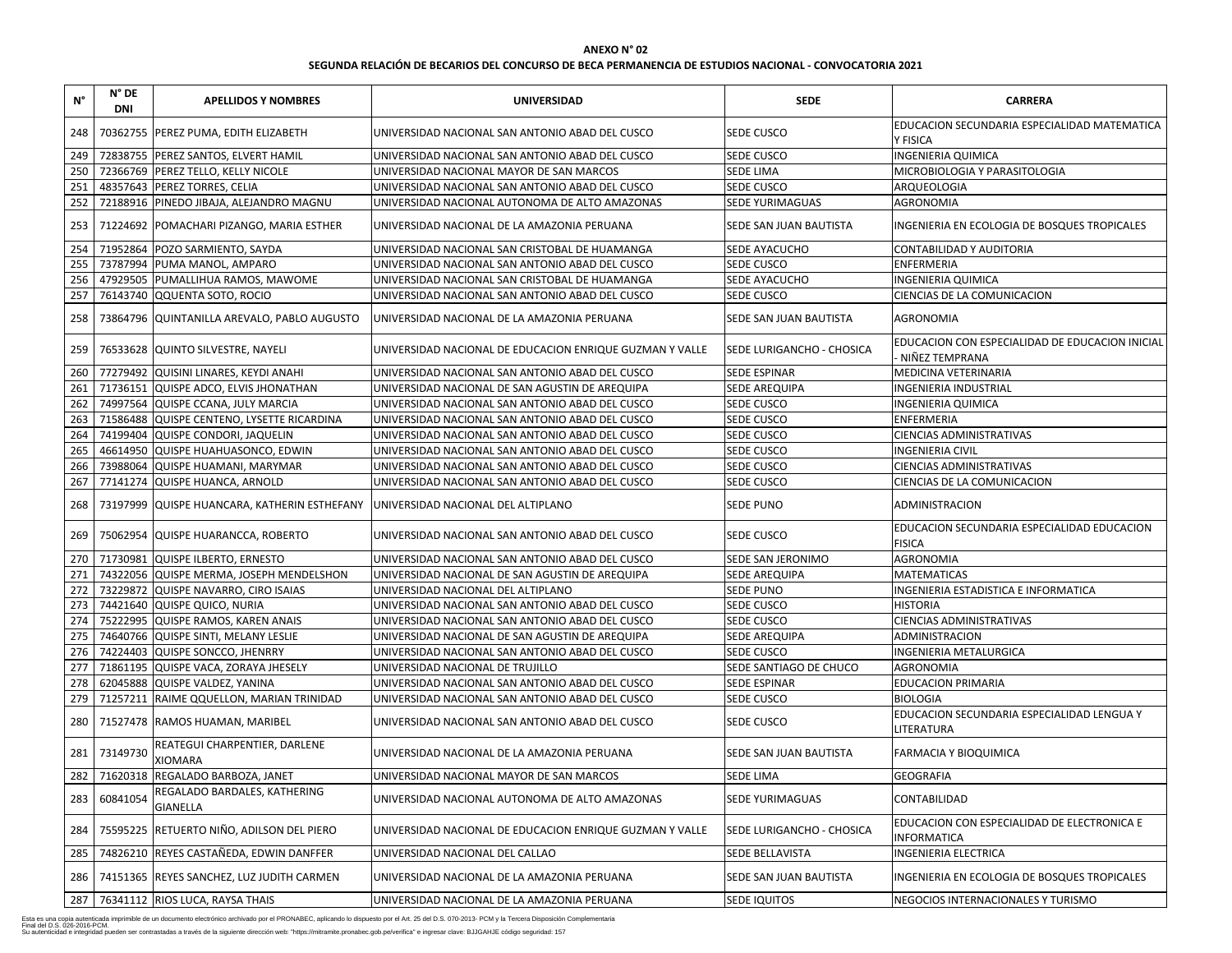## **SEGUNDA RELACIÓN DE BECARIOS DEL CONCURSO DE BECA PERMANENCIA DE ESTUDIOS NACIONAL - CONVOCATORIA 2021**

| $N^{\circ}$ | $N^{\circ}$ DE<br><b>DNI</b> | <b>APELLIDOS Y NOMBRES</b>                          | <b>UNIVERSIDAD</b>                                       | <b>SEDE</b>                      | <b>CARRERA</b>                                                     |
|-------------|------------------------------|-----------------------------------------------------|----------------------------------------------------------|----------------------------------|--------------------------------------------------------------------|
| 288         |                              | 76136814 RIOS PAUCAR, ROBERT DEL PIERO              | UNIVERSIDAD NACIONAL MAYOR DE SAN MARCOS                 | <b>SEDE LIMA</b>                 | INGENIERIA DE SEGURIDAD Y SALUD EN EL TRABAJO                      |
| 289         |                              | 73219274 RIOS PEREZ, LUIS GUSTAVO                   | UNIVERSIDAD NACIONAL DE LA AMAZONIA PERUANA              | SEDE IQUITOS                     | <b>ECONOMIA</b>                                                    |
| 290         |                              | 75756304 RIVERA PIMENTEL, SHEYLA NOELIA             | UNIVERSIDAD NACIONAL MAYOR DE SAN MARCOS                 | <b>SEDE LIMA</b>                 | <b>DERECHO</b>                                                     |
| 291         |                              | 71451268 RODRIGUEZ ROJAS, CRISTIAN JOSE             | UNIVERSIDAD NACIONAL DEL ALTIPLANO                       | <b>SEDE PUNO</b>                 | INGENIERIA ESTADISTICA E INFORMATICA                               |
| 292         |                              | 72811537 RODRIGUEZ SURI, EDUT                       | UNIVERSIDAD NACIONAL SAN ANTONIO ABAD DEL CUSCO          | <b>SEDE CUSCO</b>                | <b>INGENIERIA CIVIL</b>                                            |
| 293         |                              | 71291134 ROJAS MARTINEZ, LIZBETH                    | UNIVERSIDAD NACIONAL MICAELA BASTIDAS DE APURIMAC        | <b>SEDE TAMBURCO</b>             | INGENIERIA AGROINDUSTRIAL                                          |
| 294         |                              | 70563507 ROJAS TEAGUA, KENDER JAMMYR                | UNIVERSIDAD NACIONAL DE LA AMAZONIA PERUANA              | <b>SEDE IQUITOS</b>              | INGENIERIA DE SISTEMAS E INFORMATICA                               |
| 295         |                              | 70549951 ROMERO GABANCHO, ELISBETH DAYANA           | UNIVERSIDAD NACIONAL MAYOR DE SAN MARCOS                 | <b>SEDE LIMA</b>                 | ADMINISTRACION DE NEGOCIOS INTERNACIONALES                         |
| 296         |                              | 74460081 ROQUE GUADALUPE, STACEY LORENA             | UNIVERSIDAD NACIONAL DE TRUJILLO                         | <b>SEDE TRUJILLO</b>             | <b>EDUCACION INICIAL</b>                                           |
| 297         |                              | 76225746 ROSALES MUÑOZ, VALENTINA NAYELI            | UNIVERSIDAD NACIONAL JOSE FAUSTINO SANCHEZ CARRION       | SEDE HUACHO                      | <b>INGENIERIA AMBIENTAL</b>                                        |
| 298         | 75351516                     | SAAVEDRA CHARPENTIER, STEPHANY<br><b>KATHERINE</b>  | UNIVERSIDAD NACIONAL DE LA AMAZONIA PERUANA              | <b>SEDE SAN JUAN BAUTISTA</b>    | <b>FARMACIA Y BIOQUIMICA</b>                                       |
| 299         |                              | 74802231 SAAVEDRA CORDOVA, SOFIA BERTHA             | UNIVERSIDAD NACIONAL DE EDUCACION ENRIQUE GUZMAN Y VALLE | <b>SEDE LURIGANCHO - CHOSICA</b> | EDUCACION CON ESPECIALIDAD DE TECNOLOGIA DEL<br><b>VESTIDO</b>     |
| 300         |                              | 74147556 SACSI TAPIA, VICTOR KEVIN                  | UNIVERSIDAD NACIONAL SAN ANTONIO ABAD DEL CUSCO          | <b>SEDE CUSCO</b>                | <b>HISTORIA</b>                                                    |
| 301         |                              | 46208495 SALAZAR DEL AGUILA, ROSA MARIA             | UNIVERSIDAD NACIONAL DE LA AMAZONIA PERUANA              | SEDE SAN JUAN BAUTISTA           | INGENIERIA EN ECOLOGIA DE BOSQUES TROPICALES                       |
| 302         |                              | 70210843 SALVATIERRA CONDORI, DIEGO NESTOR          | UNIVERSIDAD NACIONAL SAN LUIS GONZAGA DE ICA             | SEDE ICA                         | ARQUEOLOGIA                                                        |
| 303         |                              | 71227600 SANCHEZ AGUILAR, DIEGO FERNANDO            | UNIVERSIDAD NACIONAL DEL CALLAO                          | SEDE BELLAVISTA                  | <b>INGENIERIA ELECTRONICA</b>                                      |
| 304         |                              | 73473697 SANCHEZ PARDO, YESABELA                    | UNIVERSIDAD NACIONAL MAYOR DE SAN MARCOS                 | <b>SEDE LIMA</b>                 | <b>INGENIERIA MECANICA DE FLUIDOS</b>                              |
| 305         |                              | 71320072 SANCHEZ UGALDE, LEONEL ANDERSON            | UNIVERSIDAD NACIONAL JOSE FAUSTINO SANCHEZ CARRION       | <b>SEDE HUACHO</b>               | <b>ESTADISTICA E INFORMATICA</b>                                   |
| 306         |                              | 72716006 SANDOVAL ZARES, DIANA ISABEL               | UNIVERSIDAD NACIONAL DE INGENIERIA                       | SEDE RIMAC                       | <b>INGENIERIA GEOLOGICA</b>                                        |
| 307         | 77814432                     | SANTIAGO MONDALGO, CRISTELL<br><b>BRUSNELLA</b>     | UNIVERSIDAD NACIONAL SAN LUIS GONZAGA DE ICA             | <b>SEDE ICA</b>                  | <b>OBSTETRICIA</b>                                                 |
| 308         |                              | 74736791 SANTILLANA FLORES, MICAELA SHANIA          | UNIVERSIDAD NACIONAL SAN ANTONIO ABAD DEL CUSCO          | SEDE CUSCO                       | <b>INGENIERIA GEOLOGICA</b>                                        |
| 309         |                              | 72571676 SANTOS PEREZ, PATRICK                      | UNIVERSIDAD NACIONAL MAYOR DE SAN MARCOS                 | <b>SEDE LIMA</b>                 | <b>GESTION TRIBUTARIA</b>                                          |
| 310         |                              | 75819775 SERRANTES SANTILLAN, RODRIGO               | UNIVERSIDAD NACIONAL DE LA AMAZONIA PERUANA              | SEDE IQUITOS                     | <b>INGENIERIA QUIMICA</b>                                          |
|             |                              | 311   76228756   SIERRA CORDOVA, FRANZ IRWIN        | UNIVERSIDAD NACIONAL SAN CRISTOBAL DE HUAMANGA           | <b>SEDE AYACUCHO</b>             | <b>INGENIERIA CIVIL</b>                                            |
|             |                              | 312   74709791 SIFUENTES RAMIREZ, MARIAELISA NICOLE | UNIVERSIDAD NACIONAL DEL CALLAO                          | <b>SEDE BELLAVISTA</b>           | <b>CONTABILIDAD</b>                                                |
| 313         |                              | 60699031 SINCHE VILCAHUAMAN, FIORELLA               | UNIVERSIDAD NACIONAL DE EDUCACION ENRIQUE GUZMAN Y VALLE | <b>SEDE LURIGANCHO - CHOSICA</b> | EDUCACION CON ESPECIALIDAD DE EDUCACION INICIAL<br>NIÑEZ TEMPRANA  |
| 314         |                              | 74996856 SOCOLA REQUEJO, KATHERIN ISABEL            | UNIVERSIDAD NACIONAL MAYOR DE SAN MARCOS                 | <b>SEDE LIMA</b>                 | <b>ANTROPOLOGIA</b>                                                |
| 315         |                              | 75157199 SOLIS APFATA, DEYVI FRANCO                 | UNIVERSIDAD NACIONAL SAN ANTONIO ABAD DEL CUSCO          | SEDE SANTO TOMAS                 | INGENIERIA AGROPECUARIA                                            |
| 316         |                              | 74712401 SORIANO PEREZ, ROSANNA                     | UNIVERSIDAD NACIONAL MAYOR DE SAN MARCOS                 | SEDE LIMA                        | <b>CONTABILIDAD</b>                                                |
| 317         |                              | 72004779 SORIANO QUISPE, MARIALENA                  | UNIVERSIDAD NACIONAL DE EDUCACION ENRIQUE GUZMAN Y VALLE | <b>SEDE LURIGANCHO - CHOSICA</b> | EDUCACION CON ESPECIALIDAD DE INFORMATICA                          |
| 318         |                              | 46606833 SOTO LAROTA, RAMIRO                        | UNIVERSIDAD NACIONAL SAN ANTONIO ABAD DEL CUSCO          | <b>SEDE CUSCO</b>                | CIENCIAS DE LA COMUNICACION                                        |
| 319         |                              | 75070277 SOTO OLIVERA, GIANPIERRE CRISTIAN          | UNIVERSIDAD NACIONAL DE INGENIERIA                       | <b>SEDE RIMAC</b>                | <b>INGENIERIA DE SISTEMAS</b>                                      |
| 320         |                              | 73970682 SUAREZ CUSI, RUTH ROSANILDA                | UNIVERSIDAD NACIONAL SAN ANTONIO ABAD DEL CUSCO          | <b>SEDE CUSCO</b>                | EDUCACION SECUNDARIA ESPECIALIDAD CIENCIAS<br><b>SOCIALES</b>      |
| 321         |                              | 73899584 SUCLUPE CHAPOÑAN, ROSITA MELISA            | UNIVERSIDAD NACIONAL DE TUMBES                           | <b>SEDE TUMBES</b>               | ADMINISTRACION                                                     |
| 322         |                              | 75760132 SUELDO MIRAVAL, JORDAN JOSEP               | UNIVERSIDAD NACIONAL DEL CALLAO                          | SEDE BELLAVISTA                  | <b>MATEMATICA</b>                                                  |
|             |                              | 323   71551874   SULLCARAY PARIONA, SANDI ROSALI    | UNIVERSIDAD NACIONAL DE EDUCACION ENRIQUE GUZMAN Y VALLE | <b>SEDE LURIGANCHO - CHOSICA</b> | EDUCACION CON ESPECIALIDAD DE QUIMICA, FISICA Y<br><b>BIOLOGIA</b> |
| 324         |                              | 73574351 SUYSUY PINGLO, LUCY JOHANA                 | UNIVERSIDAD NACIONAL AUTONOMA DE ALTO AMAZONAS           | SEDE YURIMAGUAS                  | NEGOCIOS INTERNACIONALES Y TURISMO                                 |
| 325         |                              | 62045518 TACO CCORI, EDGAR                          | UNIVERSIDAD NACIONAL SAN ANTONIO ABAD DEL CUSCO          | <b>SEDE ESPINAR</b>              | MEDICINA VETERINARIA                                               |
|             |                              | 326   74295637   TACO CJUNO, EDISON                 | UNIVERSIDAD NACIONAL SAN ANTONIO ABAD DEL CUSCO          | <b>SEDE CUSCO</b>                | <b>MATEMATICA</b>                                                  |

Esta es una copia autenticada imprimible de un documento electrónico archivado por el PRONABEC, aplicando lo dispuesto por el Art. 25 del D.S. 070-2013- PCM y la Tercera Disposición Complementaria<br>Final del D.S. 026-2016-P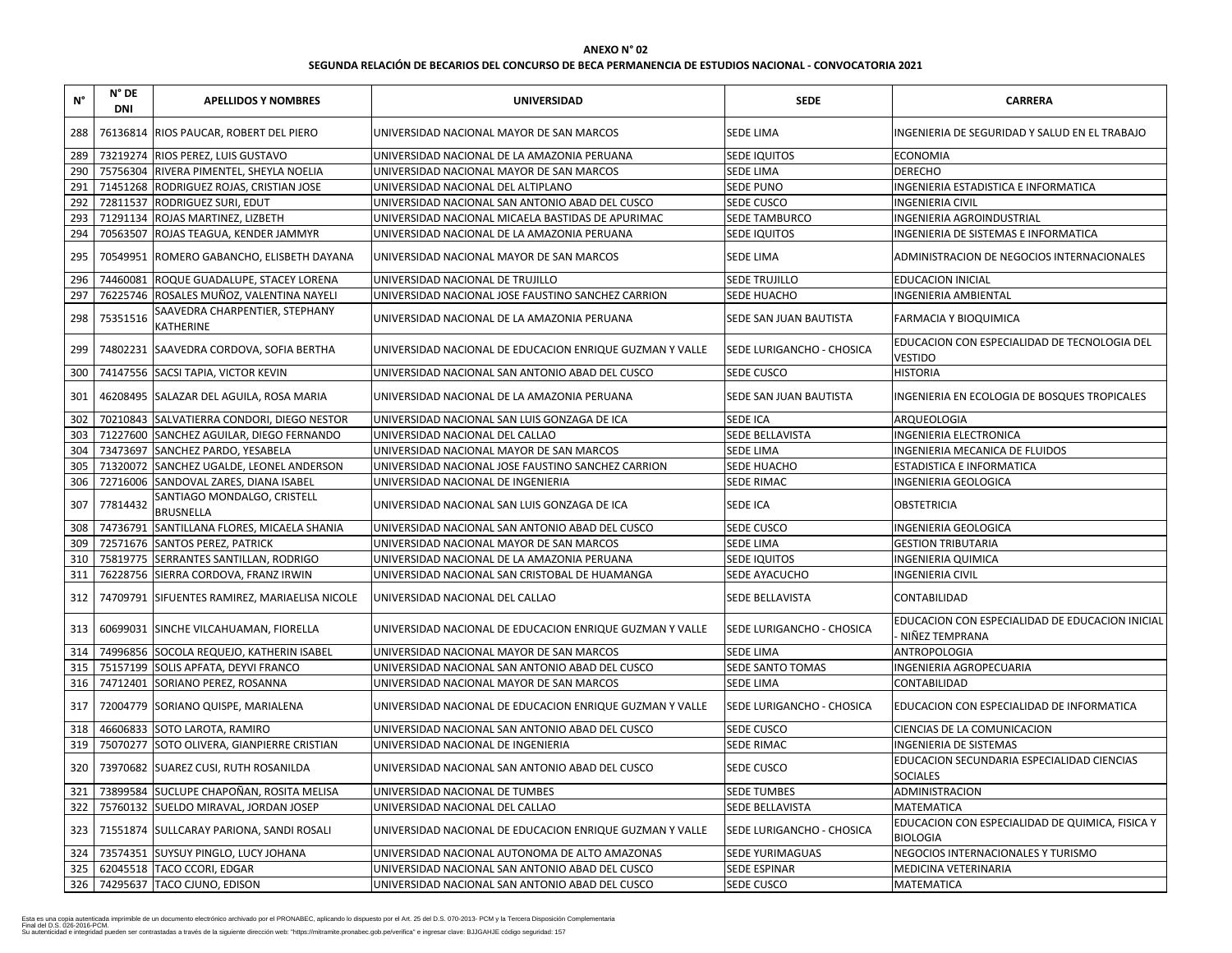| N°  | $N^{\circ}$ DE<br><b>DNI</b> | <b>APELLIDOS Y NOMBRES</b>                        | <b>UNIVERSIDAD</b>                                                      | <b>SEDE</b>                      | <b>CARRERA</b>                                                 |
|-----|------------------------------|---------------------------------------------------|-------------------------------------------------------------------------|----------------------------------|----------------------------------------------------------------|
| 327 |                              | 74639545   TACURI QUISPE, CINTHIA                 | UNIVERSIDAD NACIONAL SAN ANTONIO ABAD DEL CUSCO                         | <b>SEDE CUSCO</b>                | EDUCACION SECUNDARIA ESPECIALIDAD LENGUA Y<br>LITERATURA       |
| 328 |                              | 76036058 TAPULLIMA PACAYA, LALI CRISTINA          | UNIVERSIDAD NACIONAL DE LA AMAZONIA PERUANA                             | <b>SEDE IQUITOS</b>              | NEGOCIOS INTERNACIONALES Y TURISMO                             |
| 329 |                              | 75958609 TAPULLIMA PANDURO, ELIAN AZELA           | UNIVERSIDAD NACIONAL DE LA AMAZONIA PERUANA                             | SEDE IQUITOS                     | ENFERMERIA                                                     |
| 330 |                              | 44573904 TAPULLIMA PANDURO, REGINA                | UNIVERSIDAD NACIONAL DE LA AMAZONIA PERUANA                             | <b>SEDE IQUITOS</b>              | <b>ENFERMERIA</b>                                              |
| 331 |                              | 72637967 TICONA PACHECCA, YHASMIN SHARMELY        | JUNIVERSIDAD NACIONAL SAN ANTONIO ABAD DEL CUSCO                        | <b>SEDE YANAOCA</b>              | <b>EDUCACION INICIAL</b>                                       |
| 332 |                              | 42866383 TICONA QUISPE, ROMULO                    | UNIVERSIDAD NACIONAL SAN ANTONIO ABAD DEL CUSCO                         | <b>SEDE CUSCO</b>                | <b>MATEMATICA</b>                                              |
| 333 |                              | 77380007 TIPE TUDELA, KATHERINE JASMYNE           | UNIVERSIDAD NACIONAL SAN CRISTOBAL DE HUAMANGA                          | SEDE AYACUCHO                    | <b>OBSTETRICIA</b>                                             |
| 334 |                              | 72298204   TOLEDO RAMIREZ, SARA ESTHER            | UNIVERSIDAD NACIONAL DE EDUCACION ENRIQUE GUZMAN Y VALLE                | <b>SEDE LURIGANCHO - CHOSICA</b> | <b>EDUCACION CON ESPECIALIDAD DE INFORMATICA</b>               |
| 335 |                              | 77073190 TONG VILLANUEVA, CARLOS ANTONIO          | UNIVERSIDAD NACIONAL AUTONOMA DE ALTO AMAZONAS                          | <b>SEDE YURIMAGUAS</b>           | CONTABILIDAD                                                   |
| 336 |                              | 71046867 TORRES NOLBERTO, HERNAN MILENIO          | UNIVERSIDAD NACIONAL SANTIAGO ANTUNEZ DE MAYOLO                         | SEDE INDEPENDENCIA               | <b>INGENIERIA AGRICOLA</b>                                     |
| 337 |                              | 72884185 TRUJILLO HUAMAN, SANDRA THALIA           | UNIVERSIDAD NACIONAL MAYOR DE SAN MARCOS                                | <b>SEDE LIMA</b>                 | AUDITORIA EMPRESARIAL Y DEL SECTOR PUBLICO                     |
| 338 | 72925897                     | TUANAMA MACUYAMA, PATRICK<br>ANDERSON             | UNIVERSIDAD NACIONAL DE LA AMAZONIA PERUANA                             | <b>SEDE REQUENA</b>              | <b>CONTABILIDAD</b>                                            |
| 339 |                              | 71126196 TUESTA OROSCO, PRISCILA MILAGROS         | UNIVERSIDAD NACIONAL DE BARRANCA                                        | SEDE BARRANCA                    | CONTABILIDAD Y FINANZAS                                        |
| 340 |                              | 72027995 TUNQUIPA SOTO, DINA LIDIA                | UNIVERSIDAD NACIONAL SAN ANTONIO ABAD DEL CUSCO                         | <b>SEDE ESPINAR</b>              | <b>EDUCACION PRIMARIA</b>                                      |
| 341 |                              | 74366507 UCHUYA CAÑAHUA, LETICIA VANEZA           | UNIVERSIDAD NACIONAL MAYOR DE SAN MARCOS                                | <b>SEDE LIMA</b>                 | <b>ECONOMIA PUBLICA</b>                                        |
| 342 |                              | 74363536 UMERES LIZARAZO, JOSELY                  | UNIVERSIDAD NACIONAL SAN ANTONIO ABAD DEL CUSCO                         | SEDE CUSCO                       | <b>BIOLOGIA</b>                                                |
| 343 |                              | 75848315 USCAMAYTA HUANCA, LUIS ALBERTO           | UNIVERSIDAD NACIONAL SAN ANTONIO ABAD DEL CUSCO                         | SEDE CUSCO                       | <b>FARMACIA Y BIOQUIMICA</b>                                   |
| 344 |                              | 76047265 VALLEJO DE LA CRUZ, JANETH ADELA         | UNIVERSIDAD NACIONAL SAN CRISTOBAL DE HUAMANGA                          | SEDE AYACUCHO                    | <b>ENFERMERIA</b>                                              |
| 345 |                              | 77333160 VALLEJO LUJAN, KARIEL                    | UNIVERSIDAD NACIONAL SAN CRISTOBAL DE HUAMANGA                          | SEDE AYACUCHO                    | CIENCIAS DE LA COMUNICACION                                    |
| 346 |                              | 75603016 VALLEJOS AROSTEGUI, DIEGO SHAMIR         | UNIVERSIDAD NACIONAL MAYOR DE SAN MARCOS                                | <b>SEDE LIMA</b>                 | <b>INGENIERIA INDUSTRIAL</b>                                   |
| 347 |                              | 77344618 VALVERDE ROJAS, JUDITH DEVORA            | UNIVERSIDAD NACIONAL DE EDUCACION ENRIQUE GUZMAN Y VALLE                | <b>SEDE LURIGANCHO - CHOSICA</b> | EDUCACION CON ESPECIALIDAD DE TECNOLOGIA DEL<br><b>VESTIDO</b> |
|     |                              | 348   76090059   VARGAS CARPIO, KARIN ANGELA      | UNIVERSIDAD NACIONAL SAN ANTONIO ABAD DEL CUSCO                         | <b>SEDE CUSCO</b>                | EDUCACION SECUNDARIA ESPECIALIDAD CIENCIAS<br><b>SOCIALES</b>  |
| 349 |                              | 72803331 VASQUEZ GODFROYD, LESSLY NARA            | UNIVERSIDAD NACIONAL DE LA AMAZONIA PERUANA                             | SEDE IQUITOS                     | DERECHO Y CIENCIAS POLITICAS                                   |
|     |                              | 350 77069023 VASQUEZ ROMERO, BETSY YASURY         | UNIVERSIDAD NACIONAL MAYOR DE SAN MARCOS                                | <b>SEDE LIMA</b>                 | <b>EDUCACION</b>                                               |
| 351 |                              | 76545017   VELA MARIN, SHIRLEY DANITSA            | UNIVERSIDAD NACIONAL TORIBIO RODRIGUEZ DE MENDOZA DE<br><b>AMAZONAS</b> | <b>SEDE CHACHAPOYAS</b>          | <b>ESTOMATOLOGIA</b>                                           |
| 352 |                              | 73955752 VELASQUEZ MAMANI, ALEX TOSHI KORI        | UNIVERSIDAD NACIONAL SAN ANTONIO ABAD DEL CUSCO                         | <b>SEDE CUSCO</b>                | INGENIERIA METALURGICA                                         |
| 353 | 76977023                     | VELIENDRES GUTIERREZ, STEPHANY<br>MADELEINE       | UNIVERSIDAD NACIONAL MAYOR DE SAN MARCOS                                | <b>SEDE LA VICTORIA</b>          | <b>ENFERMERIA</b>                                              |
| 354 |                              | 72958397 VENTURA CALLA, LUCERO DE CECILIA         | UNIVERSIDAD NACIONAL SAN LUIS GONZAGA DE ICA                            | <b>SEDE ICA</b>                  | INGENIERIA AMBIENTAL Y SANITARIA                               |
| 355 |                              | 70683245 VENTURA PAUCCAR, JHON ANDERSON           | UNIVERSIDAD NACIONAL SAN ANTONIO ABAD DEL CUSCO                         | SEDE CUSCO                       | <b>INGENIERIA ELECTRICA</b>                                    |
| 356 |                              | 75215476   VERA HUAMAN, ALEIFERT EDILSON          | UNIVERSIDAD NACIONAL SAN ANTONIO ABAD DEL CUSCO                         | <b>SEDE CUSCO</b>                | <b>FISICA</b>                                                  |
| 357 |                              | 74376246 VERA PEREZ, ORIANA GWYNETH               | UNIVERSIDAD NACIONAL MAYOR DE SAN MARCOS                                | <b>SEDE LIMA</b>                 | <b>EDUCACION</b>                                               |
| 358 |                              | 72736823   VIGO HUAMAN, LIZETH                    | UNIVERSIDAD NACIONAL TORIBIO RODRIGUEZ DE MENDOZA DE<br><b>AMAZONAS</b> | <b>SEDE CHACHAPOYAS</b>          | <b>EDUCACION PRIMARIA</b>                                      |
| 359 |                              | 76741380 VILA LOPEZ, LUIS ANGEL                   | UNIVERSIDAD NACIONAL DE LA AMAZONIA PERUANA                             | <b>SEDE PUNCHANA</b>             | MEDICINA HUMANA                                                |
|     |                              | 360   76942149   VILLAFANA CANTARO, RONALD GERMAN | UNIVERSIDAD NACIONAL JOSE FAUSTINO SANCHEZ CARRION                      | <b>SEDE HUACHO</b>               | <b>INGENIERIA ZOOTECNICA</b>                                   |
| 361 |                              | 73822629 YAGUNO PARISUAÑA, SANDRA ELIANA          | UNIVERSIDAD NACIONAL DE SAN AGUSTIN DE AREQUIPA                         | <b>SEDE AREQUIPA</b>             | SOCIOLOGIA                                                     |
| 362 |                              | 76754511 YANCCE RAMIREZ, JOSTEIN KEVIN            | UNIVERSIDAD NACIONAL DEL CALLAO                                         | <b>SEDE BELLAVISTA</b>           | <b>INGENIERIA ELECTRONICA</b>                                  |
| 363 |                              | 71780488 YLLA CONDORI, ANA MARIA                  | UNIVERSIDAD NACIONAL SAN ANTONIO ABAD DEL CUSCO                         | <b>SEDE CUSCO</b>                | <b>BIOLOGIA</b>                                                |
| 364 |                              | 72025150 YUCA MOLINA, CRISTIAN                    | UNIVERSIDAD NACIONAL SAN ANTONIO ABAD DEL CUSCO                         | SEDE SAN JERONIMO                | <b>AGRONOMIA</b>                                               |
| 365 |                              | 70116619 YUIMACHI MOZOMBITE, ALEX                 | UNIVERSIDAD NACIONAL DE LA AMAZONIA PERUANA                             | <b>SEDE IQUITOS</b>              | EDUCACION FISICA, CON MENCION EN FORMACION<br><b>DEPORTIVA</b> |
|     |                              | 366   72092788   ZANABRIA ROJAS, JHON             | UNIVERSIDAD NACIONAL MICAELA BASTIDAS DE APURIMAC                       | <b>SEDE TAMBURCO</b>             | <b>INGENIERIA DE MINAS</b>                                     |

| <b>CARRERA</b>                 |
|--------------------------------|
| NDARIA ESPECIALIDAD LENGUA Y   |
| <b>IACIONALES Y TURISMO</b>    |
|                                |
|                                |
| ۹L                             |
|                                |
|                                |
| ESPECIALIDAD DE INFORMATICA    |
|                                |
| 20LA                           |
| ESARIAL Y DEL SECTOR PUBLICO   |
|                                |
| <b>INANZAS</b>                 |
| ARIA                           |
| CA                             |
|                                |
| <b>UIMICA</b>                  |
|                                |
| <b>DMUNICACION</b>             |
| <b>STRIAL</b>                  |
| ESPECIALIDAD DE TECNOLOGIA DEL |
| NDARIA ESPECIALIDAD CIENCIAS   |
| <b>IAS POLITICAS</b>           |
|                                |
|                                |
| LURGICA                        |
|                                |
| ENTAL Y SANITARIA              |
| <b>RICA</b>                    |
|                                |
|                                |
| ARIA                           |
| NА                             |
| <b>ECNICA</b>                  |
|                                |
| <b>RONICA</b>                  |
|                                |
|                                |
| A, CON MENCION EN FORMACION    |
| <b>NAS</b>                     |